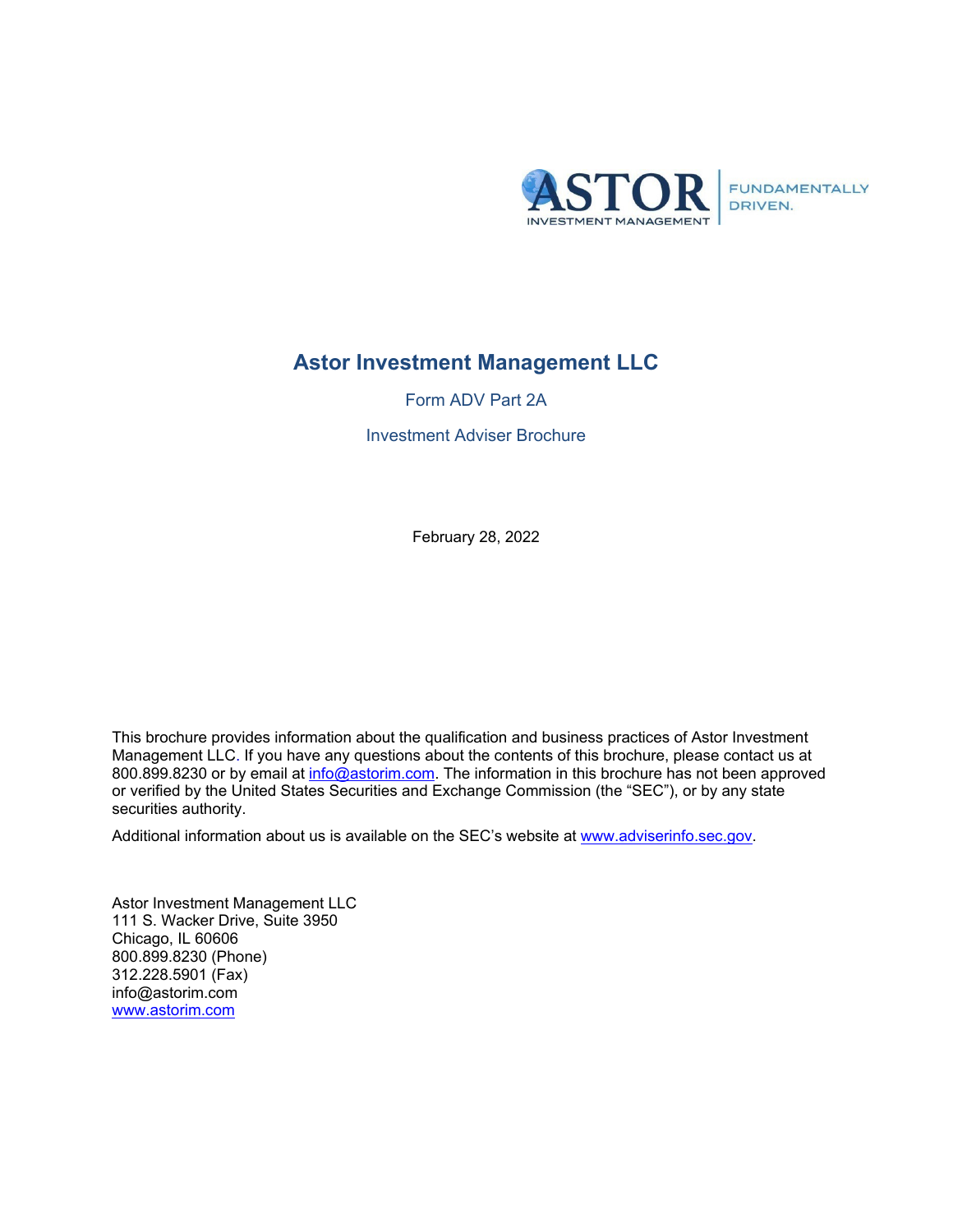# <span id="page-1-0"></span>Item 2: Summary of Material Changes

Since the last update of Astor Investment Management LLC's Brochure dated February 28, 2021 the following material changes have been made:

- 1. Astor is no longer sponsoring or offering the wrap fee program listed previously as the Digital Advice Platform, thus all references to it have been removed from Sections 4, 5, 7, 8, and 12.
- 2. Astor is no longer offering advisory services to client accounts that are not offered through a wrap fee program sponsored by another party, thus all references to "non-wrap" accounts have been removed from Sections 4 and 5.

To request a copy of Astor's current Brochure, please contact Brian Durbin, Chief Compliance Officer by phone at (312) 228-5900 or by electronic mail at [compliance@astorim.com.](mailto:compliance@astorim.com)

The SEC's website, [www.advisorinfo.sec.gov,](http://www.advisorinfo.sec.gov/) makes available additional information about Astor. In addition, the SEC's web site provides information about any registered investment advisor personnel affiliated with Astor.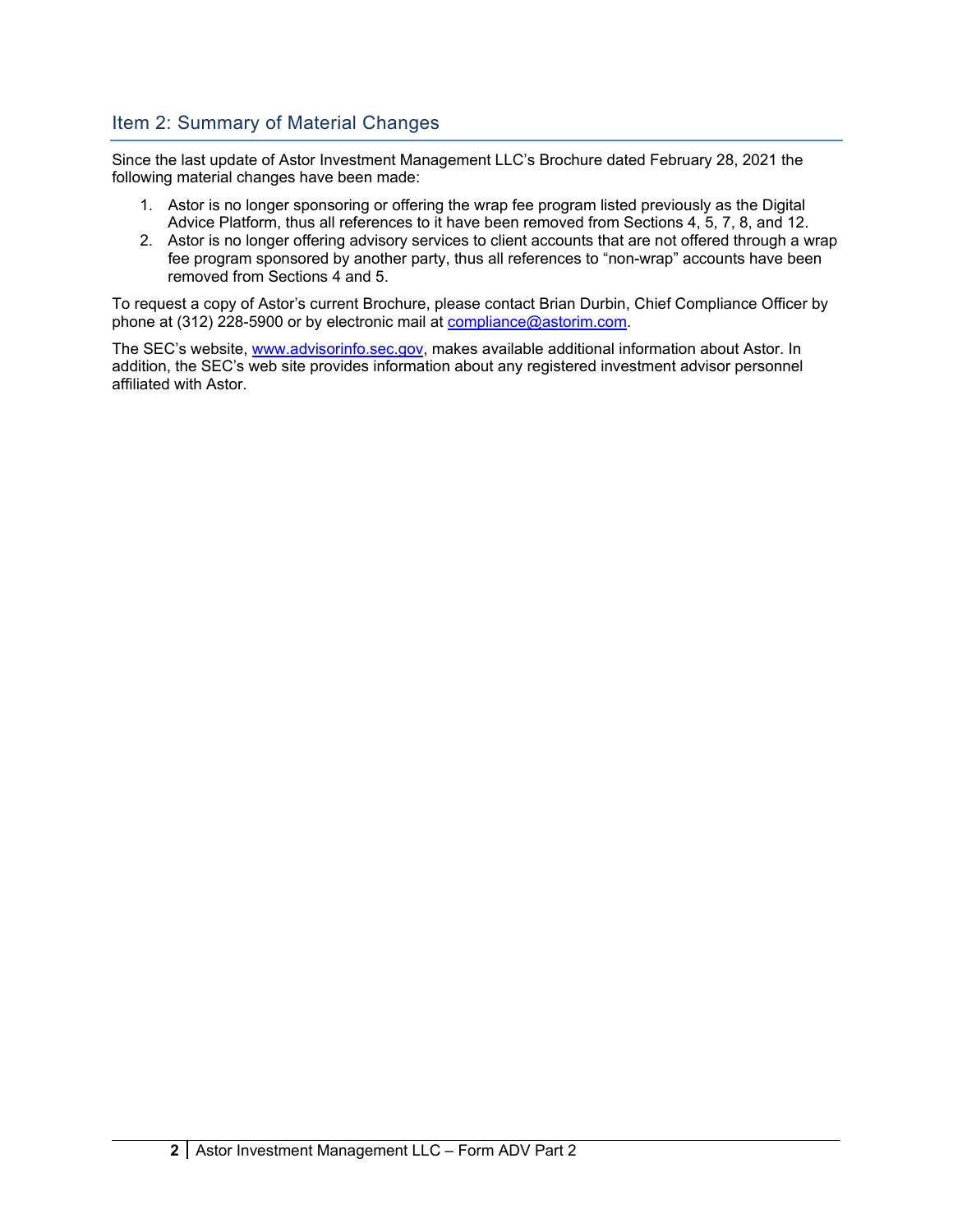# <span id="page-2-0"></span>Item 3: Table of Contents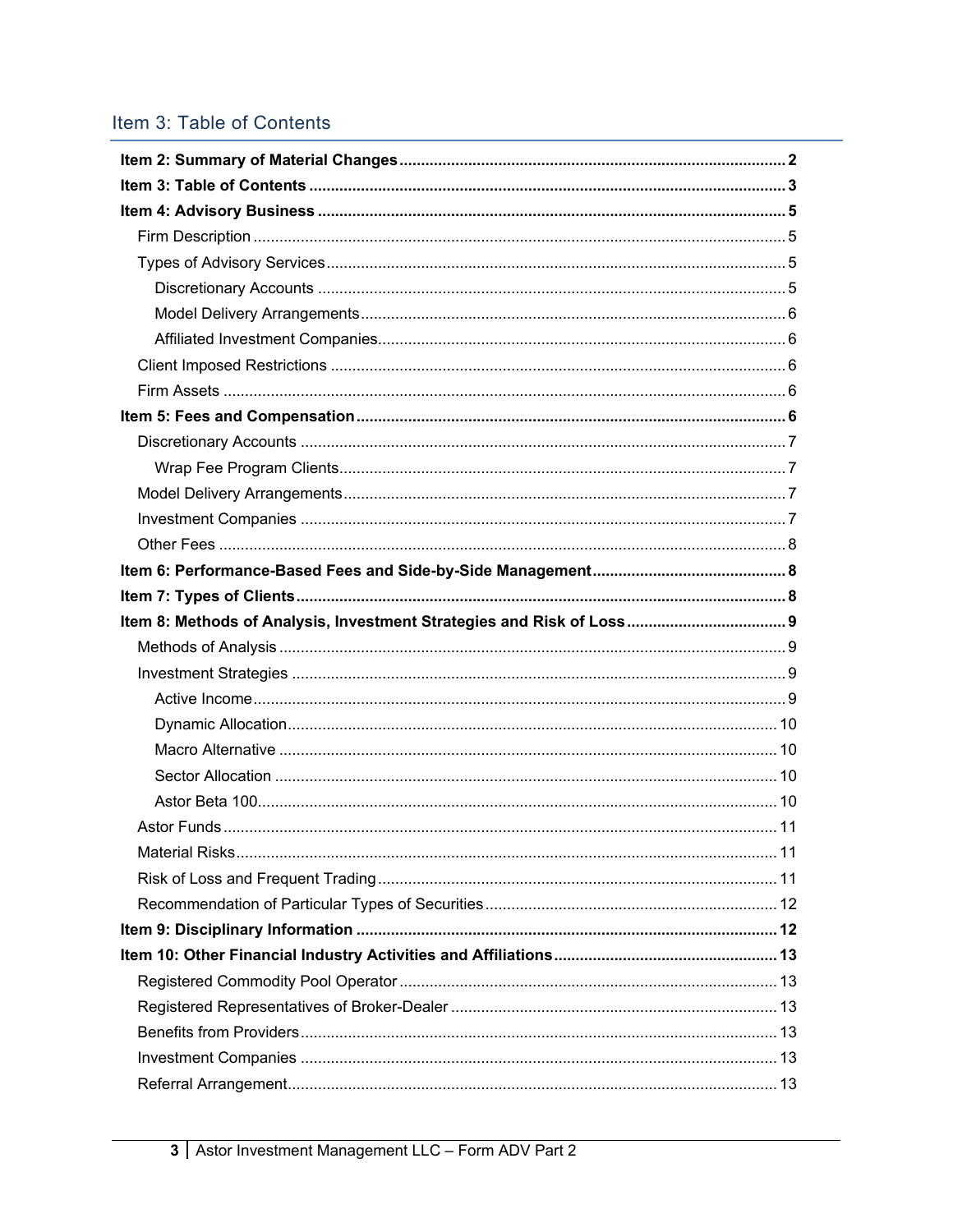| Item 11: Code of Ethics, Participation or Interest in Client Transactions and Personal |  |
|----------------------------------------------------------------------------------------|--|
|                                                                                        |  |
|                                                                                        |  |
|                                                                                        |  |
|                                                                                        |  |
|                                                                                        |  |
|                                                                                        |  |
|                                                                                        |  |
|                                                                                        |  |
|                                                                                        |  |
|                                                                                        |  |
|                                                                                        |  |
|                                                                                        |  |
|                                                                                        |  |
|                                                                                        |  |
|                                                                                        |  |
|                                                                                        |  |
|                                                                                        |  |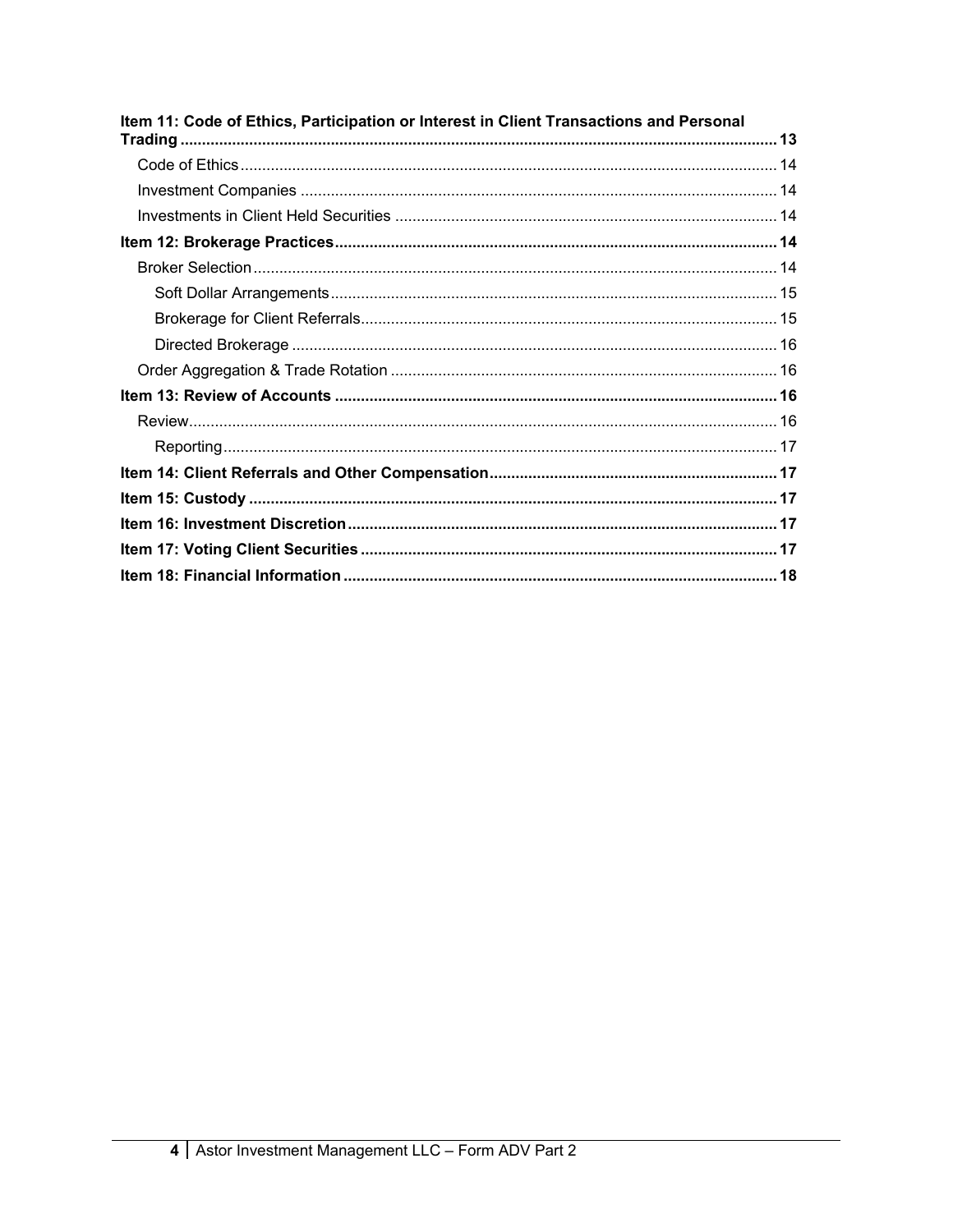### <span id="page-4-0"></span>Item 4: Advisory Business

#### <span id="page-4-1"></span>**Firm Description**

Astor Investment Management LLC ("Astor," the "Firm," "we" or "us") specializes in providing proprietary tactical allocation strategies focused on macroeconomic analysis. Astor provides advisory services primarily to (1) separately managed accounts ("SMA"), (2) mutual funds, and (3) unified managed accounts ("UMA"). Astor's portfolios are generally available as a SMA or UMA within wrap fee programs provided by a broker-dealer or investment adviser ("Sponsor Firm"). Astor was formally organized in 2013 in connection with a corporate restructuring of Astor Asset Management LLC which was founded in 2001. Astor's principal owner is Lakewood Investment Management LLC and Robert Stein is the majority beneficial owner of that entity.

Astor's investment philosophy revolves around identifying the current phase of the economic cycle through statistical analysis of a specific set of economic data deemed relevant to medium and long-term financial market performance by Astor's Investment Committee. Astor maintains a disciplined process of identifying trends in the economy, market, and various assets or asset classes while continuously monitoring risk. Financial markets experience drawdowns from time-to-time due to market and economic factors. While static allocation strategies are bound by set mandates during all periods, tactical allocation strategies seek to provide investment flexibility in order to maneuver through these various periods. There are no assurances that movements or trends can or will be duplicated in the future.

#### <span id="page-4-2"></span>**Types of Advisory Services**

Clients invest in one or more of Astor's strategies listed in Item 8 of this Brochure. Generally, Astor acts as a third-party manager for investment advisory programs and does not have direct relationships with clients. In this structure it is the duty of the platform, Sponsor Firm or referring party to ensure Astor's strategies are suitable for a client. It is the sole responsibility of such parties to review client objectives and communicate, to Astor, any change in account objectives or policies, as Astor relies on information to be provided since Astor does not have direct access to it.

You should consult with your financial professional and carefully review this Brochure before selecting Astor. Astor is available to consult with you and your financial professional; however, the Sponsor Firm or primary adviser is solely responsible for communicating with you.

Astor does not tailor its portfolios to individual clients outside of allowing reasonable restrictions as listed below. Astor only provides investment advice related to proprietary portfolios it offers and the securities held within them. Astor primarily invests in exchanged-traded funds ("ETFs").

Astor provides services to the following types of clients:

#### <span id="page-4-3"></span>**Discretionary Accounts**

Astor provides advisory services to accounts where trading authority has been provided to Astor through an agreement signed by a client. The typical structure for these accounts is a SMA within a wrap fee program where Astor is a selection choice among a list of other investment managers (i.e., a "wrap account"). In this structure, you will have a single account that Astor invests into one of its strategies as selected by you. Such arrangements are provided by Sponsor Firms who are not affiliated with Astor. In these programs, the client typically pays a single bundled fee, called a "wrap fee," to the Sponsor Firm to cover items such as transaction costs, custodial services, and Astor's advisory services. In evaluating the wrap fee arrangement, you should recognize the brokerage commissions from transactions executed in your account through the Sponsor Firm will generally be covered by the wrap fee as determined by the Sponsor Firm. Nevertheless, as described further under Items 5 and 12, we will execute transactions through brokers other than the Sponsor Firm, and when we do, you will incur additional transaction costs not covered by the wrap fee including; commissions or mark-ups/mark-downs. Astor receives a portion of the wrap fee for its advisory services provided to wrap fee program clients, as described further below under Item 5.

Astor only manages wrap accounts.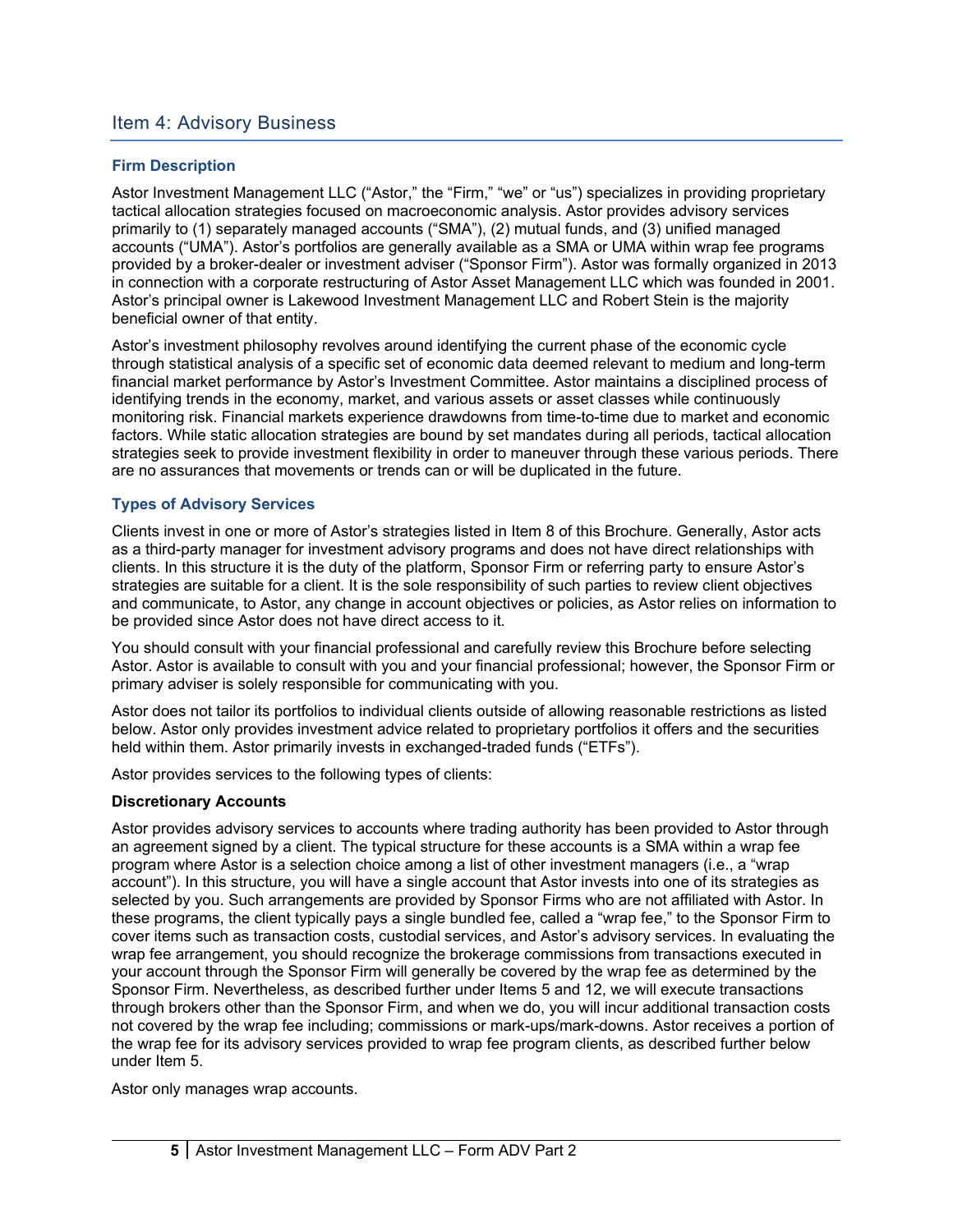#### <span id="page-5-0"></span>**Model Delivery Arrangements**

Astor also provides its portfolios to unaffiliated parties and registered investment advisers who supply investment models from various investment managers like Astor to their clients through a formal platform. The difference in this setup is the organizing party typically takes on a larger share of the duties related to managing the account such as trading and fee billing while the investment manager is generally only responsible for providing current investment allocations for specific strategies. Astor does not receive client level information in the majority of these relationships and any client information which passes through to Astor is not used. Astor's obligation in these relationships is to provide updated allocations, in a timely manner, for the strategy (or strategies) outlined in a written arrangement. While an account can be formatted as a SMA (i.e., the account will only contain one strategy of Astor's) within these model delivery relationships, Astor does not have trading authority over these accounts as it does for the discretionary accounts described above. Another common account structure in model delivery arrangements is the UMA. The UMA structure has a single account subdivided into sections consisting of multiple strategies instead of a single strategy encompassing the entire account. The strategies will be a combination of Astor's strategies and other investment managers' strategies. Due to the structure, the implementation of Astor's portfolios and the continual servicing of your account in these relationships are handled by the platform and/or adviser and not Astor.

#### <span id="page-5-1"></span>**Affiliated Investment Companies**

Astor serves as the investment adviser to investment companies registered under the Investment Company Act of 1940, as amended (the "Investment Company Act") (together, the "Astor Funds"). You should refer to the Astor Funds' prospectus and Statement of Additional Information ("SAI") for important information regarding objectives, investments, risks, fees, and additional disclosures. These documents are available online at [www.astorimfunds.com.](http://www.astorimfunds.com/)

#### <span id="page-5-2"></span>**Client Imposed Restrictions**

Where Astor has discretionary authority, you can request reasonable restrictions on the management of your account including restrictions that prevent Astor from investing in certain securities or types of securities as well as not selling securities currently held. You may not direct Astor to purchase specific securities or types of securities. A proposed restriction will be considered unreasonable if it is inconsistent with Astor's stated investment objectives or inconsistent with the nature of the program. If a proposed restriction is determined to be unreasonable, Astor will request you modify or withdraw the restriction. Astor reserves the right to discontinue providing investment advisory services to your account if you are unwilling to change an unreasonable restriction. You should be aware any restrictions you place on the account will affect your account's performance and can result in underperformance relative to other client accounts invested in the same strategy.

You may be able to impose restrictions in arrangements where Astor does not maintain discretionary authority over your account, but you will need to check with your financial professional to determine how you can request such.

#### <span id="page-5-3"></span>**Firm Assets**

As of February 28, 2022, Astor managed \$429,163,565 in discretionary client assets ("Assets Under Management" or "AUM").

As of February 28, 2022, Astor provided services for \$1,539,536,097 in assets in a "non-discretionary" capacity. These assets are generally referred to as "Assets Under Advisement" or "AUA" and represent assets which Astor serves as a model portfolio provider as described in Item 4. Astor does not have discretion or trading authority over these assets.

#### <span id="page-5-4"></span>Item 5: Fees and Compensation

Astor's fees vary depending on factors, including but not limited to, the type of service provided, strategy, and custodian.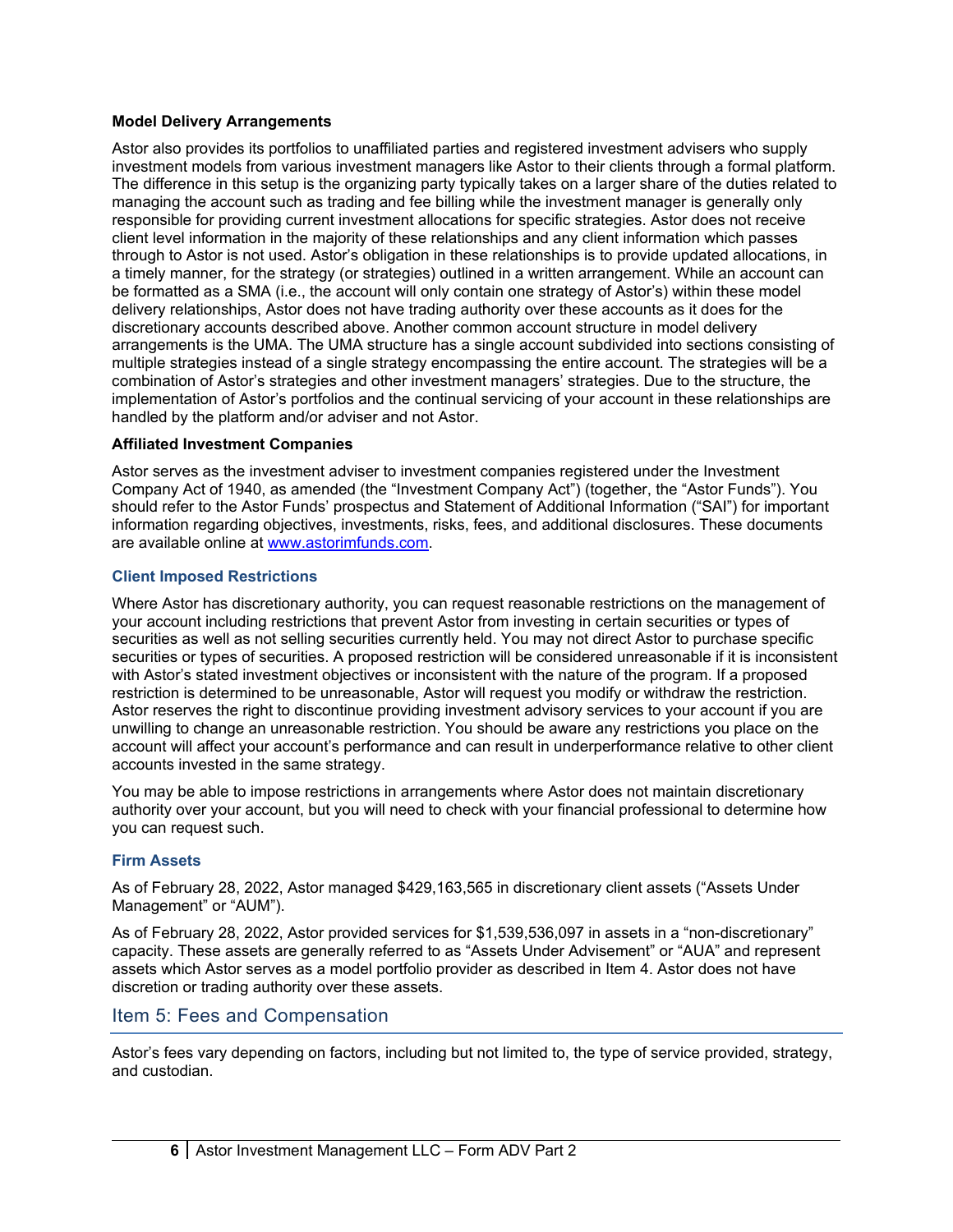#### <span id="page-6-0"></span>**Discretionary Accounts**

The specific manner in which fees are calculated and charged by Astor is established in the Investment Management Agreement signed by the client and Astor, in a written agreement between Astor and the Sponsor Firm, or in a written agreement between Astor and another party such as another registered investment adviser. There are two types of contractual agreements: dual and single contract.

In a "dual contract" relationship, you sign an agreement with both Astor and the Sponsor Firm. For these relationships, Astor charges its management fee monthly in arrears. For the purposes of this Brochure, the term "in arrears" means the fee will be calculated based on the market value of the account as of the end of the billing period. Fees are calculated by Astor and an itemized invoice is sent to the custodian on record for the applicable accounts. Clients who access Astor's strategies through UBS's MAC Eligible Program will have fees calculated by UBS. Clients who participate in the Stifel Connect Program offered by Stifel, Nicolaus & Company, Inc. will be charged Astor's management fee quarterly in arrears.

In a "single contract" relationship, you will only sign an agreement with the Sponsor Firm, your investment adviser, or a platform. Astor will maintain an agreement with this party that will detail the services to be provided, fee structure, and other details. In this arrangement, the Sponsor Firm, investment adviser, or platform are generally responsible for calculating Astor's management fee. In certain arrangements, Astor will calculate its management fee and send an invoice to the other party. Clients will pay fees in advance or in arrears and monthly or quarterly depending on the terms of the agreement.

When Astor calculates fees, it will pro-rate its management fee based on the portion of the billing period in which the client agreement is in effect if a client does not receive services for the full billing period. If you are participating in a single contract arrangement, please review the agreement you signed with the Sponsor Firm or platform to determine if fees are charged in advance and how you can receive a refund of your pre-paid fee if the relationship is terminated prior to the end of a billing period.

Clients authorize their custodian to directly debit Astor's management fee from their account. The custodian then remits the fee to Astor. Clients can request to use an alternative billing arrangement, such as being invoiced and making payment via check. This request must be in writing and approved by Astor. Wrap fee program clients should also refer to the wrap fee program brochure for additional information about what types of alternative billing arrangements are available for your program.

#### <span id="page-6-1"></span>**Wrap Fee Program Clients**

In a wrap fee program, you will pay the Sponsor Firm an annual wrap fee that generally covers fees due to the Sponsor Firm for items such as advisory services, transaction costs for trades executed through the Sponsor Firm, custodial services, and reporting services. The Sponsor Firm pays Astor an annual fee between 0.25% and 0.50% of the assets Astor manages under the program. Astor's fee will vary depending on items such as account size, strategy, and Sponsor Firm. You should consult the Sponsor Firm's brochure for additional information on the fees charged for the program.

#### <span id="page-6-2"></span>**Model Delivery Arrangements**

Astor also receives a fee from third-parties when its provide model portfolio allocations to these parties as part of a model delivery arrangement. The fee is specified in the applicable agreement with such parties and ranges from 0.20% to 0.35% annually. Fees are calculated and charged monthly or quarterly in advance or in arrears in accordance with the agreement in place by the platform or firm which receives Astor's model portfolio(s). The applicable portion of the fee is then remitted to Astor. Please review your arrangement to determine if fees are charged in advance and how you can receive a refund of your prepaid fee if the relationship is terminated prior to the end of a billing period.

#### <span id="page-6-3"></span>**Investment Companies**

Astor receives a management fee of 0.95% to 1.45% for advisory services provided to the Astor Funds. Additionally, 12b-1 fees from the Astor Funds will be used to pay distribution expenses related to the Funds. These expenses must be approved by the Funds' distributor, Northern Lights Distributors, LLC. Astor and its employees do not and cannot receive these fees as compensation. The 12b-1 fee ranges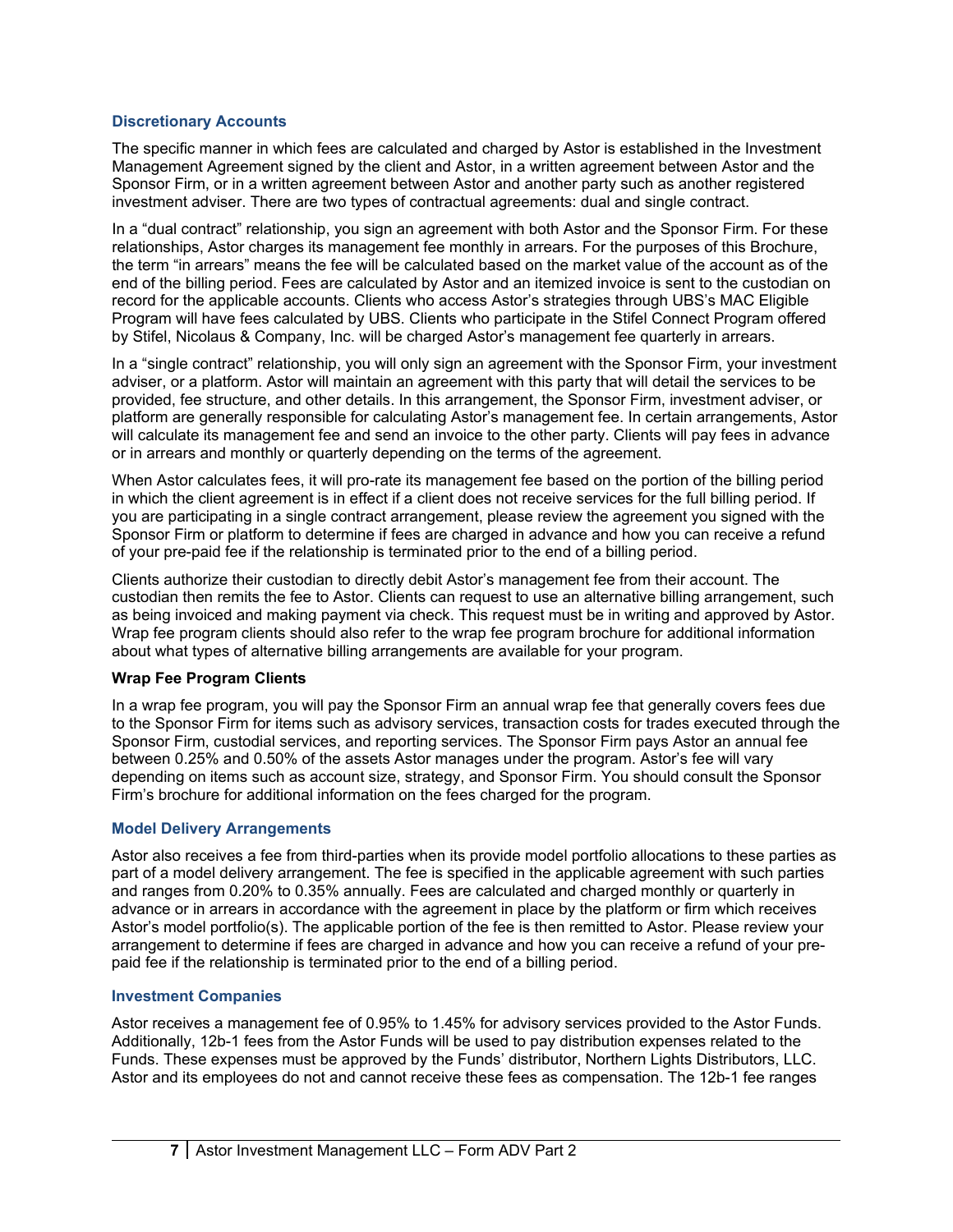from 0.25% to 1.00% depending on the share class. These fees are described further in the applicable prospectus. Please visit [www.astorimfunds.com](http://www.astorimfunds.com/) or call 888-738-0333 to obtain a fund prospectus.

Astor does not purchase shares of the Astor Funds in client accounts. Your financial advisor will help you determine whether the Astor Funds or participation in a SMA or UMA (either discretionary or through a model delivery platform) is a more appropriate choice for you given your financial circumstances, risk tolerance, and investment objectives.

#### <span id="page-7-0"></span>**Other Fees**

Advisory fees payable to us do not include all the fees you will pay when we purchase or sell securities for your account(s). These fees or expenses are what you pay directly to third parties, whether a security is being purchased, sold, or held in your account(s) under our management. They are paid to brokerdealers, custodians, or the mutual fund or other investment you hold. The fees can include but are not limited to the following:

- **i.** Transaction fees
- **ii.** Exchange fees
- **iii.** SEC fees
- **iv.** Advisory fees and administrative fees charged by securities held
- **v.** Custodial Fees
- **vi.** Transfer taxes
- **vii.** Wire transfer and electronic fund processing fees
- **viii.**Commissions
- **ix.** Mark-ups/Mark-downs

Astor seeks to achieve its investment objectives by purchasing ETFs which have embedded expenses. As a shareholder, you bear these expenses through the net asset value of the ETF. These expenses are separate from and in addition to the investment advisory fee Astor charges your account. You should consult the prospectuses of the invested ETFs for a complete description of all fees and expenses. You can invest directly in ETFs without the services of Astor, but you would not receive Astor's portfolio management services.

Astor will often place orders with broker-dealers other than the client's Sponsor Firm. For some clients, all or nearly all transactions for their accounts will be traded "away" from the Sponsor Firm. When Astor directs transactions to non-Sponsor Firm broker-dealers it is done in an effort to seek best execution. For these transactions, clients will generally pay an additional commission or mark-up/mark-down. This cost will be in addition to any transaction costs paid by the client (i.e., through the wrap fee). The price received by a client will be a "net price" which means the commission or mark-up/mark-down will be added to the executed price. As the cost is embedded within the price, the commission or mark-up/markdown will not be reflected separately on the client's statements or confirms. Please refer to Item 12 of this Brochure for more information on Astor's selection and review of broker-dealers.

In addition to the asset-based management fee, Astor charges an annual account administration fee of \$100 for clients participating in SMAs under a "dual-contract" structure. In certain limited cases, Astor will elect to waive the account administration fee.

### <span id="page-7-1"></span>Item 6: Performance-Based Fees and Side-by-Side Management

Astor does not charge performance-based fees for client accounts.

#### <span id="page-7-2"></span>Item 7: Types of Clients

Astor provides investment advice to individuals, investment companies, pension and profit-sharing plans, trusts, estates, charitable organizations, corporations and other business entities as well as other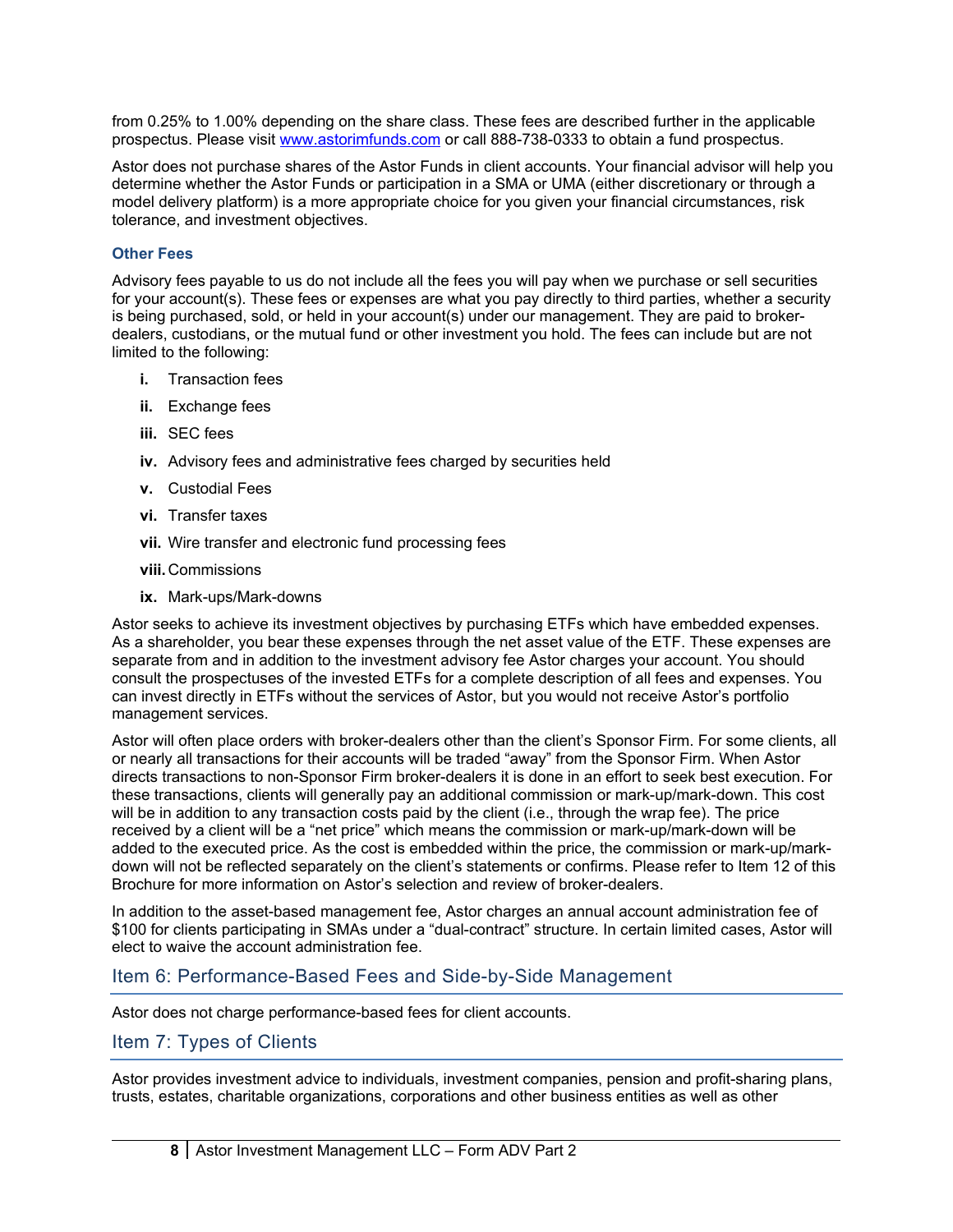investment advisers and broker-dealers that sponsor SMA, UMA, and model delivery programs. In general, Astor requires a minimum of \$100,000 in investable liquid assets to begin using Astor's strategies within a discretionary separately managed account. The required minimum can vary depending on how you access Astor's products and services. At our discretion, Astor may waive or lower the account minimum. Astor does not generally require a minimum for additional investments.

Astor recommends its strategies to be a component within a client's overall portfolio. You should consult with your financial advisor regarding the suitability of investing with Astor given your investment objectives and risk tolerance.

## <span id="page-8-0"></span>Item 8: Methods of Analysis, Investment Strategies and Risk of Loss

#### <span id="page-8-1"></span>**Methods of Analysis**

Astor uses publicly available information as its primary source of data for analysis. Astor's focus is to determine trends within datasets and not on absolute levels at a given point in time. While an absolute level is important and can provide information for comparison, Astor believes analyzing the direction of the data to determine whether the level represents an increase or decrease in the strength of the data point is vital.

*Fundamental (Economic) –* Astor's investment philosophy is focused on top-down macroeconomic analysis. Astor uses information from federal and other data collection agencies to build macroeconomic models for its strategies. The central data points for Astor's economic models are readings on output and employment within the U.S. economy.

*Quantitative* – Astor uses quantitative analysis to evaluate the price trend (or "momentum") of various asset classes. Often, these asset classes have a wide range of factors impacting price movement. Astor believes momentum provides an aggregate view of the interaction of these factors. Other numerical indicators such as the slope of the yield curve, risk forecasts, and implied volatility are used for risk control and allocation.

*Qualitative* – Astor also uses qualitative items such as expectations or guidance on Federal Reserve interest rate policy to determine appropriate allocations to certain asset classes.

The combination of these methods provides Astor's Investment Committee with guidance for the portfolio construction of the below listed strategies.

#### <span id="page-8-2"></span>**Investment Strategies**

#### <span id="page-8-3"></span>**Active Income**

The Astor Active Income strategy is a tactical allocation strategy that seeks to provide an attractive yield for a defined level of risk relative to its benchmark, the Bloomberg Barclays U.S. Aggregate Bond Index<sup>1</sup>, by investing across income producing asset classes. The strategy takes a multi-factor approach to analyzing variables relevant to the risk and price direction for these asset classes. The objective is to redistribute portfolio exposure based on where risks and opportunities exist in the market. When economic fundamentals are supportive, the strategy will generally hold investments in securities such as equities and corporate credit. The strategy analyzes Treasury yields, credit spreads, and Federal Reserve monetary policy to determine interest rate trends. During periods of flat-to-declining interest rates, the strategy will invest in higher duration securities in an attempt to generate additional yield. When rates are rising, the strategy significantly reduces duration levels to mitigate interest rate risk while seeking to obtain yield from parts of the capital market structure with less interest rate sensitivity. The strategy can invest in securities with equity, fixed income, international, inverse fixed income, real estate, and MLP exposure. The strategy does not use leveraged securities.

<span id="page-8-4"></span> $1$  The Bloomberg Barclays U.S. Aggregate Bond is broad index designed to measure the total US investment grade bond market.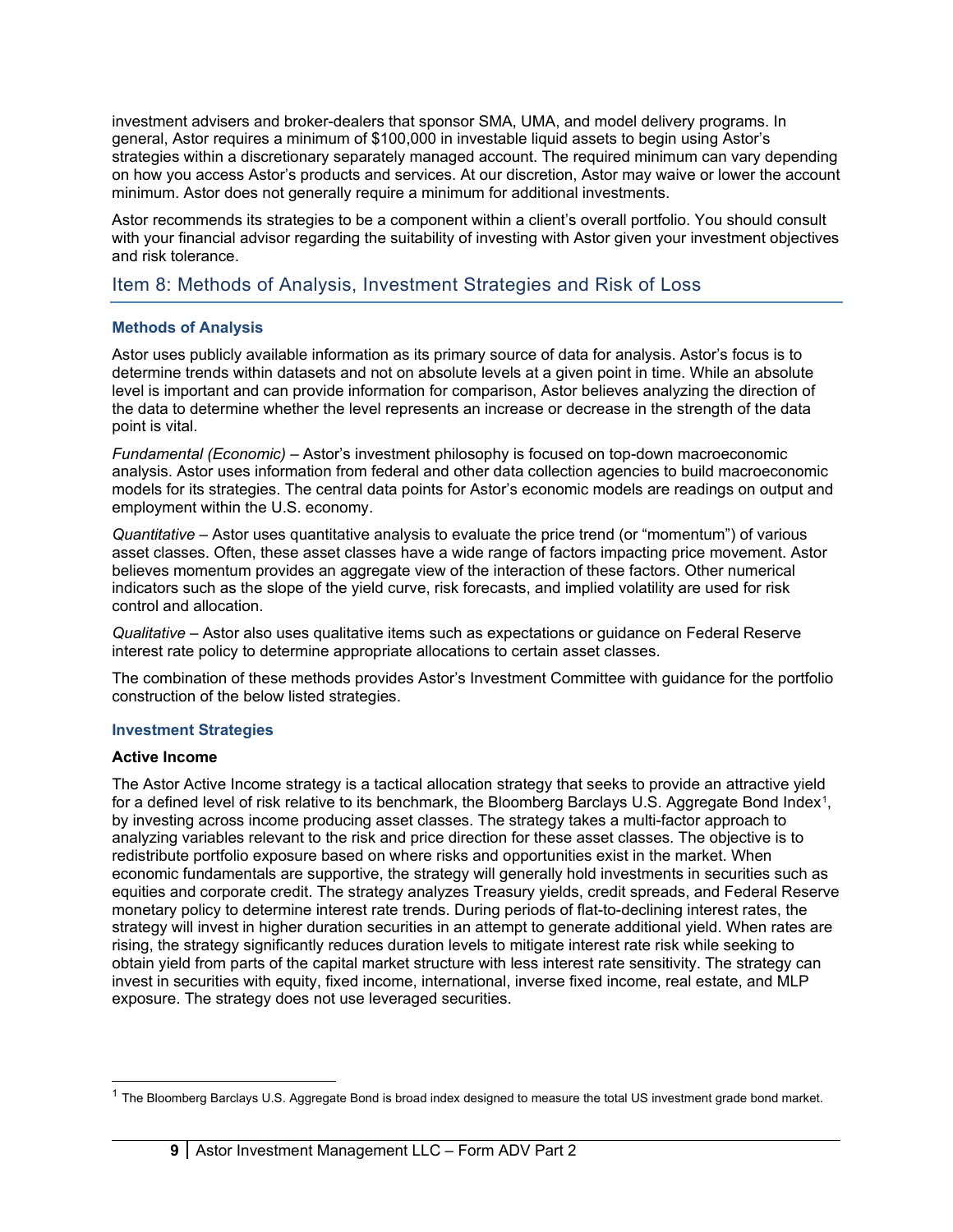#### <span id="page-9-0"></span>**Dynamic Allocation**

The Astor Dynamic Allocation strategy is a multi-asset, tactical asset allocation strategy designed to manage portfolio risk by combining macroeconomic analysis with portfolio construction. The strategy seeks to identify the overall condition and trend (direction and magnitude) of the economy and translate these into a defined level of risk exposure. The strategy uses a proprietary economic model built around the Astor Economic Index® ("AEI")[2.](#page-9-4) The AEI represents an aggregation of various economic data points: including output and employment indicators. The AEI is designed to track the varying levels of growth within the U.S. economy by analyzing current trends against historical data. When trends are stable to positive, the model will guide the strategy to hold higher allocations to risk assets (e.g., equities) which Astor believes have favorable forecasts for price appreciation during these periods. Additionally, when economic environments exhibit decelerating growth trends, the model will seek to reduce exposure to these risk assets and allocate to defensive positions such as fixed income, cash, and inverse equity. By reducing allocations to price sensitive assets in these periods, the strategy attempts to avoid the potential wealth destroying drawdowns which impact clients' financial goals and decision making. As a multi-asset strategy, the portfolio will use a combination of asset class exposures to achieve its stated objectives. The strategy can invest in securities with equity, commodity, fixed income, international, inverse equity/fixed income, currency, and real estate exposure. The strategy does not use leveraged securities.

#### <span id="page-9-1"></span>**Macro Alternative**

The Astor Macro Alternative strategy employs multiple strategies across diverse asset classes, including U.S. equity and fixed income, as well as global assets that are often beyond investors' reach, such as global equities, international fixed income, currencies, and commodities. The strategy seeks to provide a smoother return stream, with lower volatility, across market cycles, than could generally be achieved by holding stocks alone. The strategy can achieve allocations by using futures and thus, there will be an aspect of leverage. Additionally, the strategy can purchase unleveraged, inverse equity and fixed income securities.

#### <span id="page-9-2"></span>**Sector Allocation**

The Astor Sector Allocation strategy is designed to be a core equity holding within an overall portfolio allocation. The strategy seeks to provide capital appreciation during periods of economic expansion by investing in domestic sectors which display positive economic and price trends. The portfolio is comprised of a sector rotation model which attempts to systematically overweight and underweight sectors based on relevant economic support/strength measurements and the cyclical nature of sector performance. When economic or market trends are weak or declining, the strategy seeks to reduce exposure to equities and will invest in cash or fixed income for defensive positioning. A minimum of 15% will be invested in equities in all periods. The strategy can invest in securities with equity and fixed income exposure. The strategy does not use inverse or leveraged securities.

#### <span id="page-9-3"></span>**Astor Beta 100**

The Astor Beta 100 strategies are based on the proprietary Astor Beta 100 Index ("AB100 Index"). The AB100 Index is an allocation index designed to provide a varied allocation of equities and fixed income based upon Astor's analysis of the United States economy. The Astor Beta 100 strategies can be offered in different risk allocations and can have different investments across these risk allocations. The strategies will use ETFs for investment allocations. The strategies do not use leveraged securities.

#### *Strategy Availability*

Astor provides the above strategies in the product formats described in Item 4. The strategies are managed in a substantially similar manner across the product types but will experience differences in performance and/or positions due to trading authority, timing of trades, client inception, additions or withdrawals, platform-imposed restrictions, fees, and other factors. Prospective clients should review the

<span id="page-9-4"></span> $2$  The Astor Economic Index® is a proprietary index created by Astor Investment Management LLC. It represents an aggregation of various economic data points and is designed to track the varying levels of growth within the U.S. economy by analyzing current trends against historical data. It is not an investable product. The Astor Economic Index® should not be used as the sole determining factor for your investment decisions. The Index is based on retroactive data points and may be subject to hindsight bias. There is no guarantee the Index will produce the same results in the future.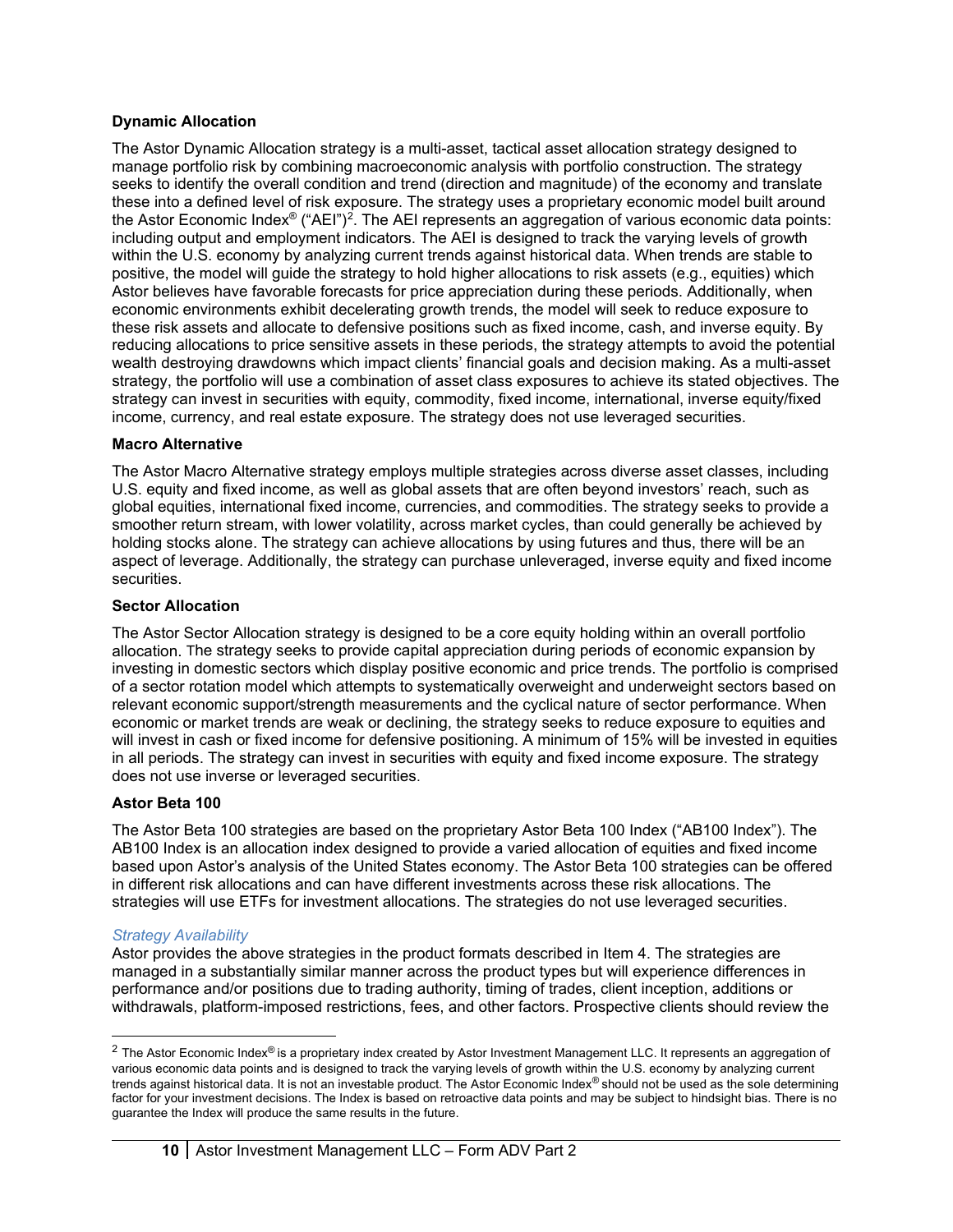applicable fund prospectus or platform disclosures for additional information on the differences between these product formats. Not all strategies are available within each product format.

#### <span id="page-10-0"></span>**Astor Funds**

As described in Item 4, Astor is the Investment Adviser to the Astor Funds. The strategies employed by the Funds can be substantially similar to those listed above. Certain Funds will employ strategies which are materially different than those offered for other product types. For a complete list of strategy descriptions, investment objectives, risks, disclosures, and fee information, please visit [www.astorimfunds.com](http://www.astorimfunds.com/) or call 877-738-0333 to obtain a prospectus.

#### <span id="page-10-1"></span>**Material Risks**

*Investment Philosophy:* Astor's investment philosophy is based on the belief that economic data can provide valuable information for portfolio construction. Astor's strategies are managed according to this belief and thus, there is a risk the environment will change and the data no longer produces the same results in future periods as in the past. Astor continually evaluates its research to determine whether changes and updates are necessary as we become aware of new and/or changing situations in the economy and financial markets.

*Proprietary Research and Indices:* Astor's research and investment advice utilizes proprietary indices and models built by Astor's Investment Committee. As the proprietary indices and models rely on available data from various sources, there is a risk the necessary pieces of information are no longer made available or the data collection changes which could have a material impact on the ability to run the indices and models in the same manner going forward. Our methods rely on the assumption the provided data is unbiased and accurate. There is a risk our analysis is compromised by inaccurate or misleading information and/or that it will not perform the same in future periods as in the past.

*Algorithms:* Astor utilizes algorithms to produce its research, indices, and models. Programming has inherent risks such as the loss of code, errors in code, changes to personnel responsible for maintaining the code, and other factors which can impact the ability to continue running the algorithm(s). Astor attempts to provide backups of data and personnel to ensure its algorithms can be operated when disruptive events occur. Additionally, trading based on algorithmic output requires careful supervision in case of an error.

*Valuation Forecasts:* Our judgment about the attractiveness, value and potential appreciation of a particular asset class or individual security may be incorrect, and there is no guarantee that the securities we select will perform as anticipated. The value of an individual security can be more volatile than the market as a whole, or our approach may fail to produce the intended results. Our estimate of a security's intrinsic value may be wrong or, even if our estimate of intrinsic value is correct, it may take a long time before the market price and intrinsic value converge. As a result, there is a risk of loss on the assets we manage. We seek to reduce your risk through diversification. Although we will do our best in managing your assets, we cannot guarantee any level of performance or that you will not experience a loss in the value of your assets.

*Economic & Market Conditions:* Astor's models are sensitive to economic and market environments. If economic data diverges from market sentiment, Astor's strategies can experience difficulty. The decision to invest or not invest in certain securities can lead to higher levels of risk than desired and/or the strategies can experience underperformance relative to their respective benchmarks.

#### <span id="page-10-2"></span>**Risk of Loss and Frequent Trading**

Although Astor makes every effort to preserve capital and achieve capital appreciation, you should be aware investing in financial instruments involves the risk of loss. As a client, you should be prepared to bear losses. We do not represent or guarantee our services or methods of analysis can or will predict future results or insulate clients from losses due to market corrections or declines. You should be aware past performance is in no way an indication of future performance.

The majority of Astor's strategies are tactical asset allocation strategies which means there will be frequent trades as positions and asset class exposures are adjusted. Unlike a passive investment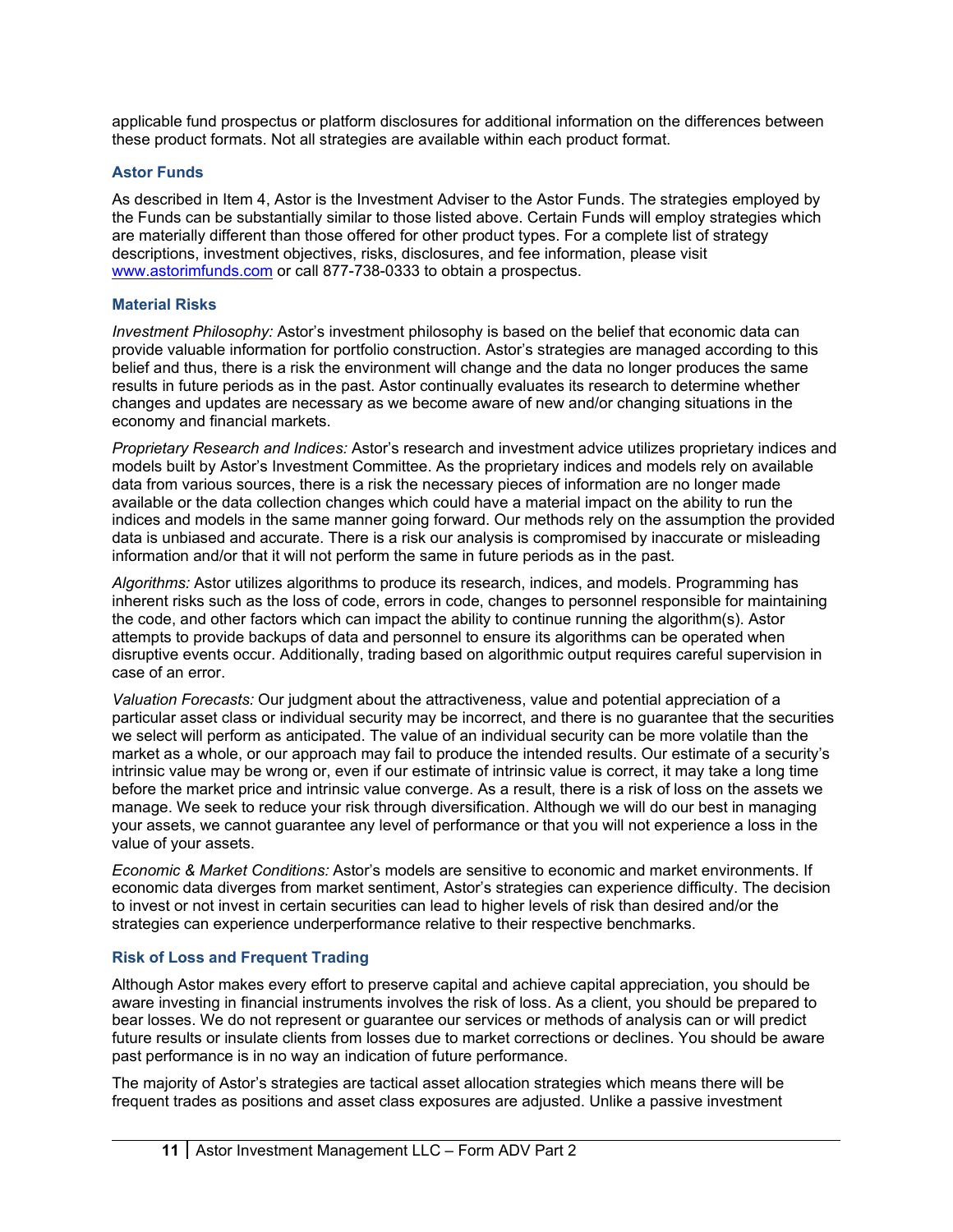approach which has static targets throughout all periods and seeks to match an index or benchmark with minimal adjustments, Astor's active approach is flexible and can have significant change throughout periods. Frequent trading can impact a client's overall performance due to transaction charges, taxes, and other costs associated with trading. The Astor Beta 100 strategy is not expected to trade frequently.

#### <span id="page-11-0"></span>**Recommendation of Particular Types of Securities**

Astor primarily invests in Exchange-Traded Funds ("ETFs") to achieve its objectives. An ETF is a type of registered Investment Company under the Investment Company Act of 1940 that attempts to achieve a return similar to a set benchmark or index. The value of an ETF is dependent on the value of the underlying assets held. ETFs are subject to investment advisory and other expenses which results in a layering of fees for clients. ETFs can trade for less than their net asset value and the performance can deviate from the underlying index or benchmark due to fees, expenses, management, market volatility and other factors.

Astor can purchase ETFs with exposure to various asset classes including equities, fixed income, commodities, currencies, developed/emerging international markets, and real estate as well as specific sectors within these asset classes and unleveraged, inverse ETFs. The underlying investments of these ETFs will have different risks.

Commodity Risk: Commodity ETFs generally gain exposure through the use of futures which can have a substantial risk of loss due to leverage.

Currency Risk: Currencies can fluctuate with changing monetary policies, economic conditions, and other factors.

*Equity Risk:* Equity prices can fluctuate for a variety of reasons including market sentiment and economic conditions.

*Fixed Income Risk:* It is important to note bond prices move inversely with interest rates and fixed income ETFs can experience negative performance in a period of rising interest rates. High yield bonds are subject to higher risk of principal loss due to an increased chance of default.

International Market Risk: International markets have risks due to currency valuations and political or economic events. Emerging markets typically have more risk than developed markets.

*Inverse ETFs:* Astor can purchase unleveraged, inverse fixed income and equity ETFs depending on strategy constraints. Inverse ETFs attempt to profit from the decline of an asset or asset class by seeking to track the opposite performance of the underlying benchmark or index. Inverse products attempt to achieve their stated objectives on a daily basis and can face additional risks due to this fact. The effect of compounding over a long period can cause a large dispersion in performance between the ETF and the underlying benchmark or index. Inverse ETFs can lose money even when the benchmark or index performs as desired. Inverse ETFs have potential for significant loss and are not suitable for all investors.

*Liquidity Risk:* Although ETFs are Exchange-Traded Products ("ETPs"), a lack of demand can prevent daily pricing and liquidity from being available.

Real Estate Risk: Real estate investments can experience losses due to lower property prices, changes in interest rates, and other factors.

*Schedule K-1 Tax Forms:* Investors in certain commodity and currency ETFs are subject to receiving Schedule K-1 tax forms. These ETFs are generally structured as Limited Partnerships and thus, income is passed through to shareholders as they are determined to be Limited Partners.

Sector Risk: Investments in specific sectors can experience greater levels of volatility than broad-based investments due to their narrower focus.

*Small Company Risk: The* prices of smaller market capitalization companies tend to be more volatile than those of larger, more established companies.

<span id="page-11-1"></span>Item 9: Disciplinary Information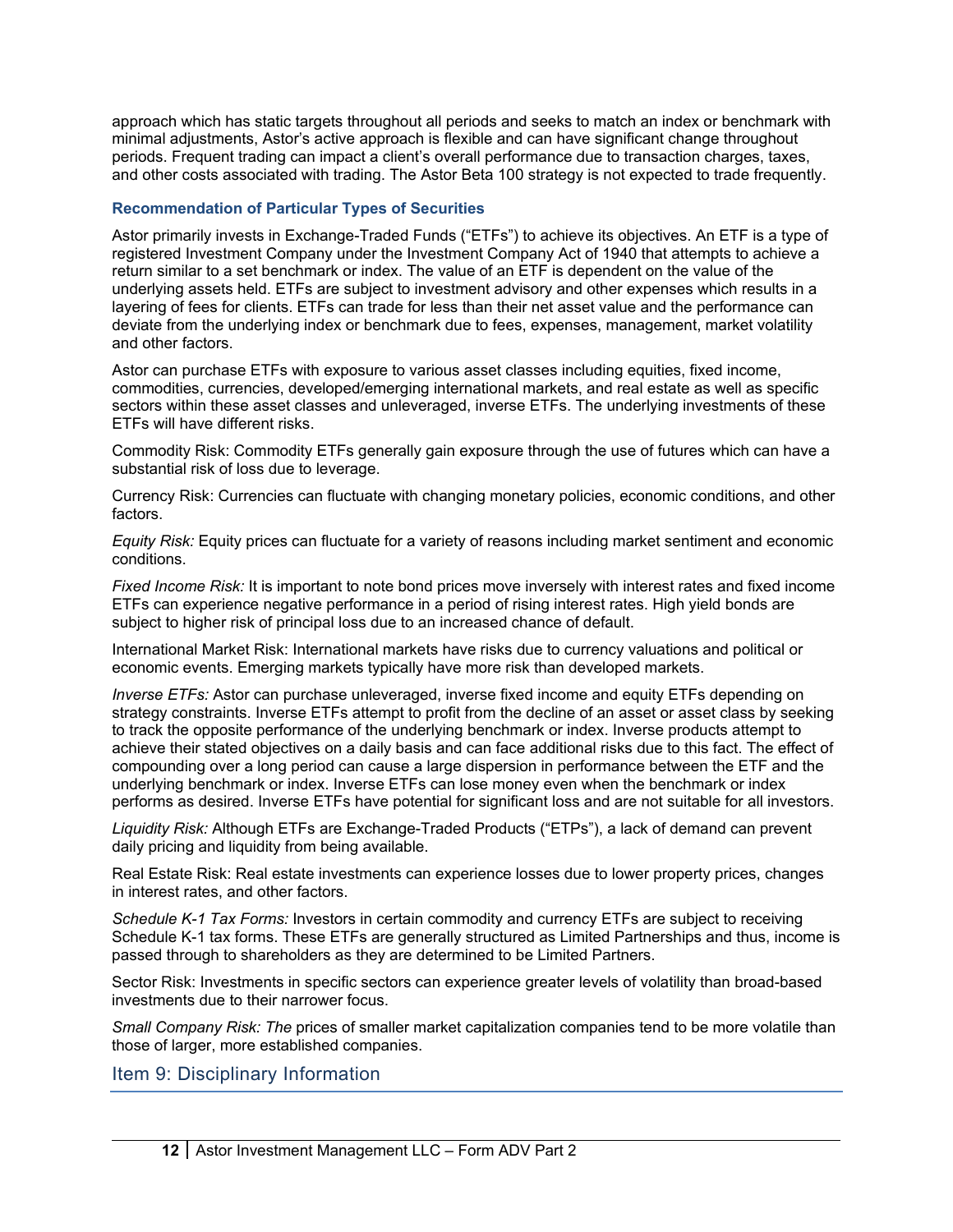Registered investment advisers are required to disclose all material facts regarding any legal or disciplinary events that would be material to your evaluation of Astor or the integrity of Astor's management. Astor does not have any legal or disciplinary items to disclose.

## <span id="page-12-0"></span>Item 10: Other Financial Industry Activities and Affiliations

#### <span id="page-12-1"></span>**Registered Commodity Pool Operator**

Astor is also a Commodity Pool Operator ("CPO") registered with the National Futures Association ("NFA") and the Commodity Futures Trading Commission ("CFTC"). In the capacity of CPO, Astor advises two Commodity Pools. Robert Stein is a registered Associated Person of the CPO.

For additional information regarding the commodity pools, please visit [www.astorimfunds.com](http://www.astorimfunds.com/) or call 877- 738-0333 to obtain a prospectus.

#### <span id="page-12-2"></span>**Registered Representatives of Broker-Dealer**

Astor's Managing Director of Sales Thomas "Mac" O'Brien and certain other employees are registered representatives of Northern Lights Distributors, LLC, an unaffiliated broker-dealer.

#### <span id="page-12-3"></span>**Benefits from Providers**

Astor attends conferences and other industry events which are sponsored by the companies that manage the assets of the ETFs purchased in Astor's strategies, brokers who provide markets for the ETFs, and other industry participants (together the "Providers"). On certain occasions, Astor receives tickets to these events, co-sponsors the event, or participates in discussion panels. Additionally, the Providers distribute research reports, trade data, and other beneficial information to Astor. As such, there is a conflict of interest where Astor is incentivized to use the investment products of, execute trades with, or otherwise conduct business with the Providers due to the aforementioned items or other benefits. Astor's Investment Committee maintains an unbiased view of the Providers in relation to these benefits. The Committee will only select securities based upon the merits of the securities within Astor's products and not based upon any additional benefits which will be provided or made available to Astor from the Providers nor will it choose to execute trades with brokers other than for best execution reasons.

#### <span id="page-12-4"></span>**Investment Companies**

As discussed in Items 4 & 5, Astor receives compensation as the adviser to the Astor Funds which creates a conflict of interest in situations where a client can access Astor's products through the Astor Funds as well as other channels such as a wrap program. The fee structure of the Astor Funds creates an incentive for Astor to solicit purchases of the Funds over other product types. Your financial professional will help you to determine what investment vehicles are appropriate for you given your investment objectives, risk tolerance, financial circumstances, and other criteria. Astor will not recommend one product over another to the client. Additionally, Astor will not purchase shares of its Funds within its offered portfolios for client accounts in order to remove the conflict of interest where Astor would receive the advisory fee from its Funds in addition to the advisory fee earned from the client account.

#### <span id="page-12-5"></span>**Referral Arrangement**

Astor has a referral arrangement with GeoWealth Management, LLC ("GeoWealth") whereby Astor is compensated for referring entities such as other RIAs to GeoWealth's platform if the entities become active clients of GeoWealth. Astor is incentivized to recommend GeoWealth to financial advisors and RIAs based on this arrangement which possess a conflict of interest if the recommendation is not appropriate to the prospect. Astor will review all relevant and applicable information about the situation and opportunity to ensure recommendations are appropriate.

## <span id="page-12-6"></span>Item 11: Code of Ethics, Participation or Interest in Client Transactions and Personal Trading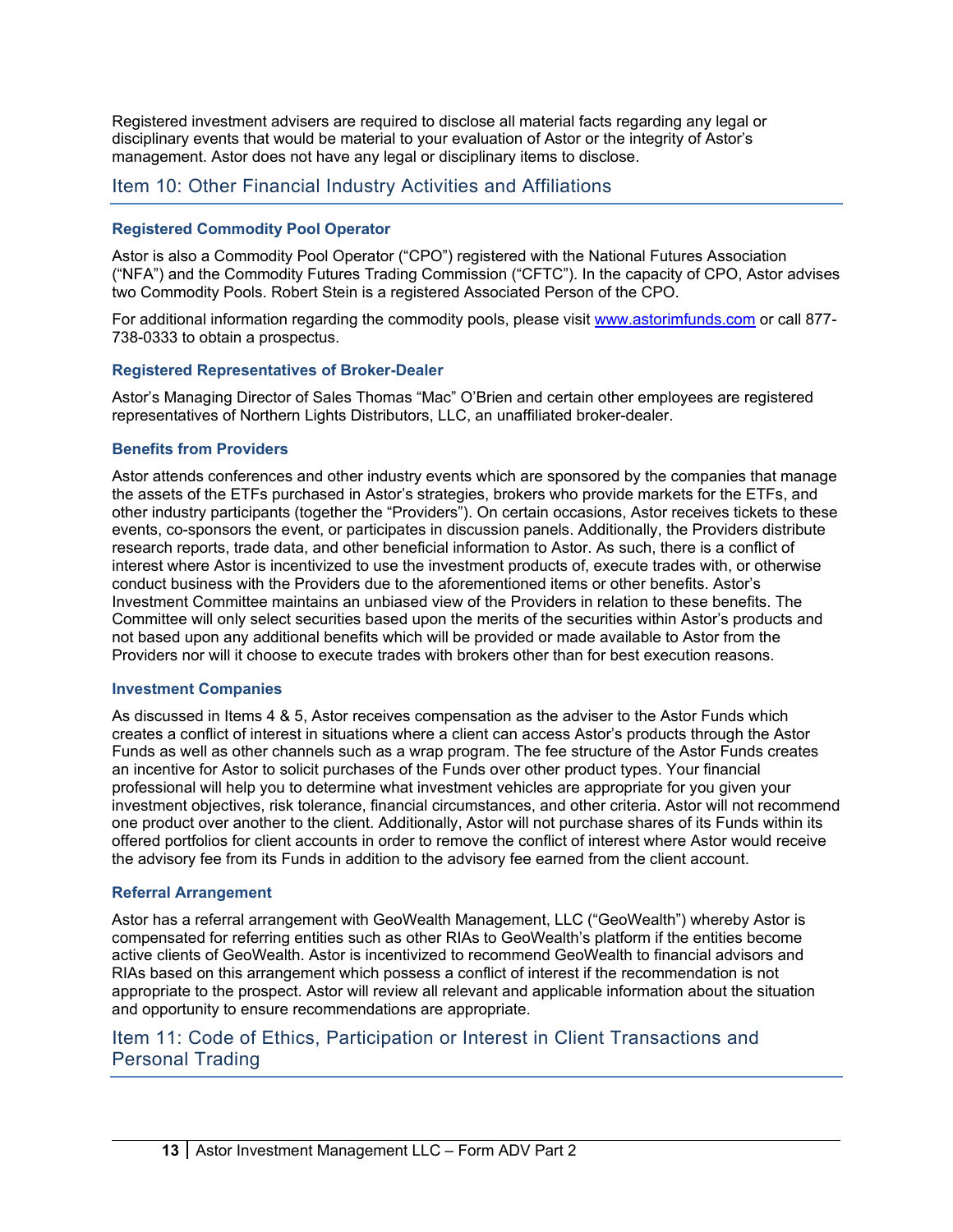#### <span id="page-13-0"></span>**Code of Ethics**

Astor has adopted a Code of Ethics (the "Code") that sets the standard of conduct expected to comply with SEC Rule 204(A)-1 and other applicable securities laws. The Code is designed to ensure Astor fulfills its fiduciary duties, guards against violations of securities laws including insider trading, establishes procedures for Supervised Persons to comply with the provisions of the Code, prevents the misuse or dissemination of material non-public information about you or your account holdings, maintains the integrity of our business, and provides a means for building a trusting relationship with our clients. The Code sets limits on gifts and entertainment, political contributions, outside business activities, and other items which pose a conflict of interest or impede Astor's fiduciary duty. In addition, the Code imposes certain pre-clearance and reporting requirements on Astor employees related to personal securities transactions in order to prevent conflicts of interest where Astor's Supervised Persons transact in the same securities Astor purchases or recommends for client accounts. Supervised Persons are generally restricted from trading in securities held and/or with the potential to be held in Astor's portfolios without written approval from the Chief Compliance Officer. The Code requires all personal securities transactions be conducted in a manner that avoids any actual or potential conflict of interest.

You can contact us at the number on the cover of this Brochure to request a copy of the Code.

#### <span id="page-13-1"></span>**Investment Companies**

As discussed in Item 4 & 5, Astor receives compensation as the adviser to the Astor Funds which creates a conflict of interest in situations where a client can access Astor's products through the Astor Funds as well as other means such as; a wrap fee program. See disclosures in Item 10 of this Brochure.

#### <span id="page-13-2"></span>**Investments in Client Held Securities**

Our Firm, our employees, and other related persons can buy or sell for their own accounts the same securities recommended to advisory clients. These transactions raise potential conflicts of interest between Astor and its clients. For example, a conflict exists when we have the ability to trade ahead of you and potentially receive more favorable prices than you do. Astor's Code is designed to prevent such conflicts of interest and prevent violations of Astor's fiduciary duties to its clients. The Code includes procedures to ensure that its policy regarding front-running, insider trading, and other conflicts is observed by Astor's employees and related persons. For example, securities which are currently held or scheduled to be transacted in require pre-approval from the Chief Compliance Officer before employees who have access to such information ("Access Persons") can purchase or sell them in their personal accounts and accounts where they have beneficial interest. Additionally, Astor requires its Access Persons to report, on a quarterly basis, all personal securities transactions as mandated by regulation. The Chief Compliance Officer and other Compliance staff will review transactions of Access Persons on a quarterly basis to determine if the transactions were completed in accordance with the Code.

### <span id="page-13-3"></span>Item 12: Brokerage Practices

#### <span id="page-13-4"></span>**Broker Selection**

For client accounts where Astor has been given trading authorization, Astor selects broker-dealers as part of its fiduciary duty to seek best execution for client transactions. Astor maintains written policies and procedures to evaluate the execution performance of broker-dealers. We believe best execution is also a qualitative concept. In deciding what constitutes best execution, the determinative factor is not always the lowest possible commission cost or price, but whether the transaction represents the best overall execution.

Astor will recommend or choose broker/dealers based on a variety of factors such as:

- **i.** the broker-dealer's capital depth and market access;
- **ii.** Astor's knowledge of negotiated commission rates and spreads currently made available;
- **iii.** the nature and character of the markets for the security to be purchased or sold;
- **iv.** the desired timing of the transaction;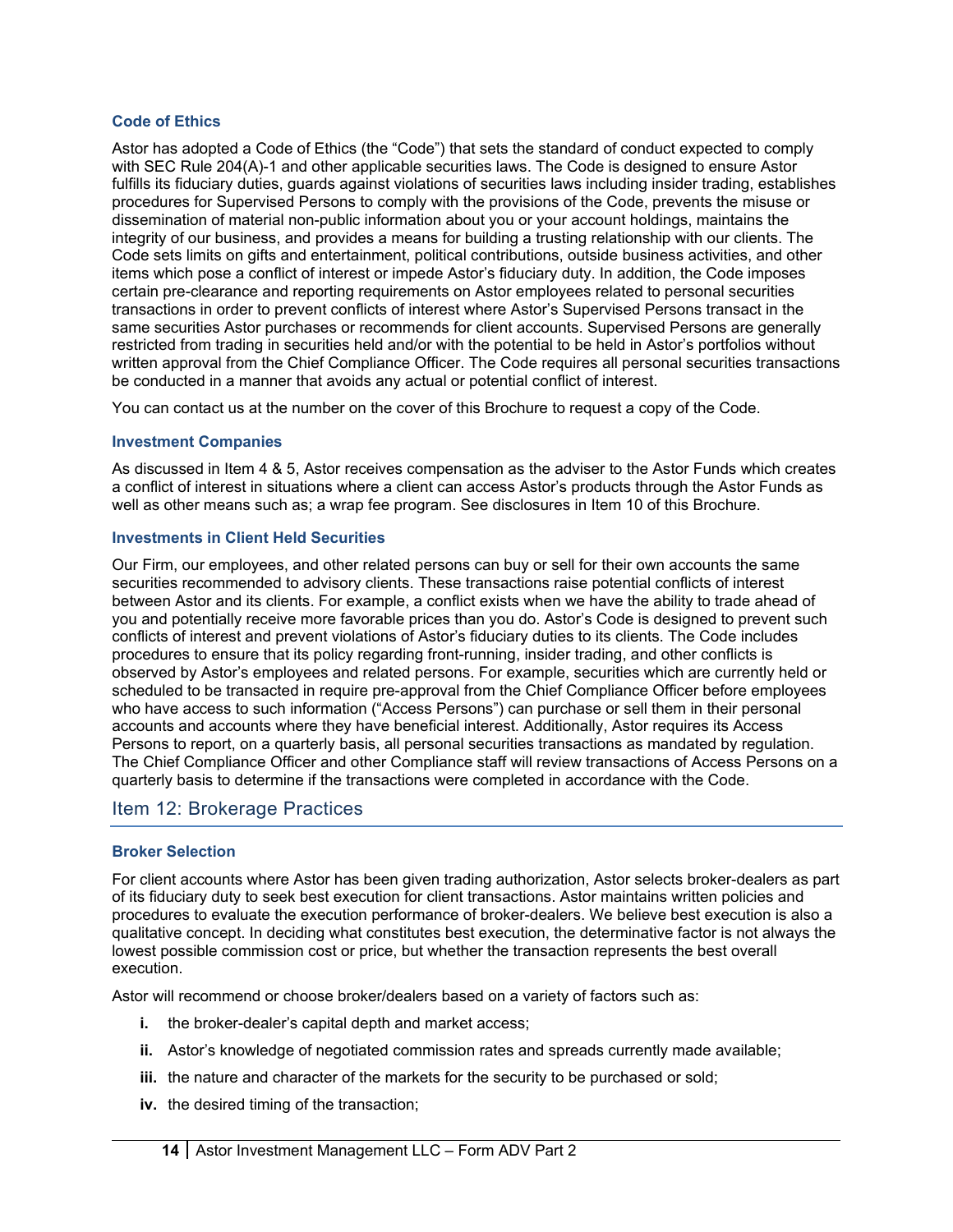- <span id="page-14-2"></span>**v.** the execution, clearance and settlement capabilities of the broker/dealer selected;
- **vi.** the reasonableness of the commission or its equivalent (such as a mark-up or mark-down) for the specific transaction;
- **vii.** operational efficiency related to pre- and post-execution processes; and
- **viii.**the ability to access liquidity sources and various venues.

Astor will not necessarily select the broker-dealer with the lowest commission or commission equivalent (such as a mark-up or mark-down) for a specific transaction, but instead will select a broker-dealer that provides specialized services that justify the payment of higher commissions (or their equivalent) than those customarily paid for transactions requiring routine services.

#### *Discretionary Accounts*

Astor will direct trades for your account to your custodian as well as to other broker-dealers. Astor will participate in "trade always" (also referred to as "step outs") which means Astor will instruct a brokerdealer other than your custodian to execute the trade(s) for your account. Astor will direct trades away in accordance with its best execution policies and the best interest of clients as long as there are no operational, contractual, or other factors which prevent such action. Astor will generally execute trades away from your custodian when there are strategy specific trades (e.g., an adjustment to the strategy) which cover all or the majority of clients invested in the strategy. Individual client account trades related to additions, withdrawals, or other requests which do not span multiple accounts will be executed directly with the broker-dealer maintaining your account. Depending on the circumstances of your account, Astor will execute the majority of the ongoing trades for your account away from the custodian after the initial purchases are made at the time of the account's inception. The fees associated with trading away are discussed above in Item 5.

*Non-Eligible Custodians:* A Non-Eligible Custodian is a custodian: (i) whose contract with Astor or Clients or both requires trades for such Client accounts to be executed only by such custodian or an affiliated broker-dealer, (ii) where operational limitations with respect to assets held by such custodian prevent Astor from directing trades away for client accounts, or (iii) with respect to Astor's duty to provide best execution, Astor deems it to be in the best interest of Clients for such Clients' accounts to be executed only with such custodians due to factors such as additional fees charged. Clients who invest in Astor's portfolios and have accounts hel[d](#page-14-2) by UBS Financial Services, Inc. and Charles Schwab & Co., Inc. will not participate in step out trades. Clients that invest with Astor through these custodians will not benefit from Astor's judgment on broker selection and will receive a different execution price on trades than client accounts which participate in trade away orders. These factors will affect the performance of your account and your account may perform better or worse compared to other Astor accounts in the same strategies.

#### *Model Delivery Arrangements*

As discussed in Item 4, Astor provides model portfolios to various third-parties. Astor is not responsible for trading client assets in these relationships. The investment adviser, broker-dealer, or firm controlling the arrangement will trade or direct trades for your account based upon the model information received from Astor. Astor has no influence over trade instructions. In rare cases, Astor will provide suggestions regarding trading if it is determined to be in the best interest of all clients involved in a specific trade. The procedures for delivery of this information is specified in the contract between Astor and the model platform provider. Astor does not select the executing broker-dealer in these arrangements.

#### *Affiliated Investment Companies*

Astor will direct trades for the Astor Funds to various broker-dealers in line with its policies and procedures for best execution.

#### <span id="page-14-0"></span>**Soft Dollar Arrangements**

Astor does not maintain any soft dollar arrangements and does not receive research or other benefits paid by commissions charged to clients for trade execution.

#### <span id="page-14-1"></span>**Brokerage for Client Referrals**

Astor does not receive client referrals from broker-dealers in exchange for compensation or services.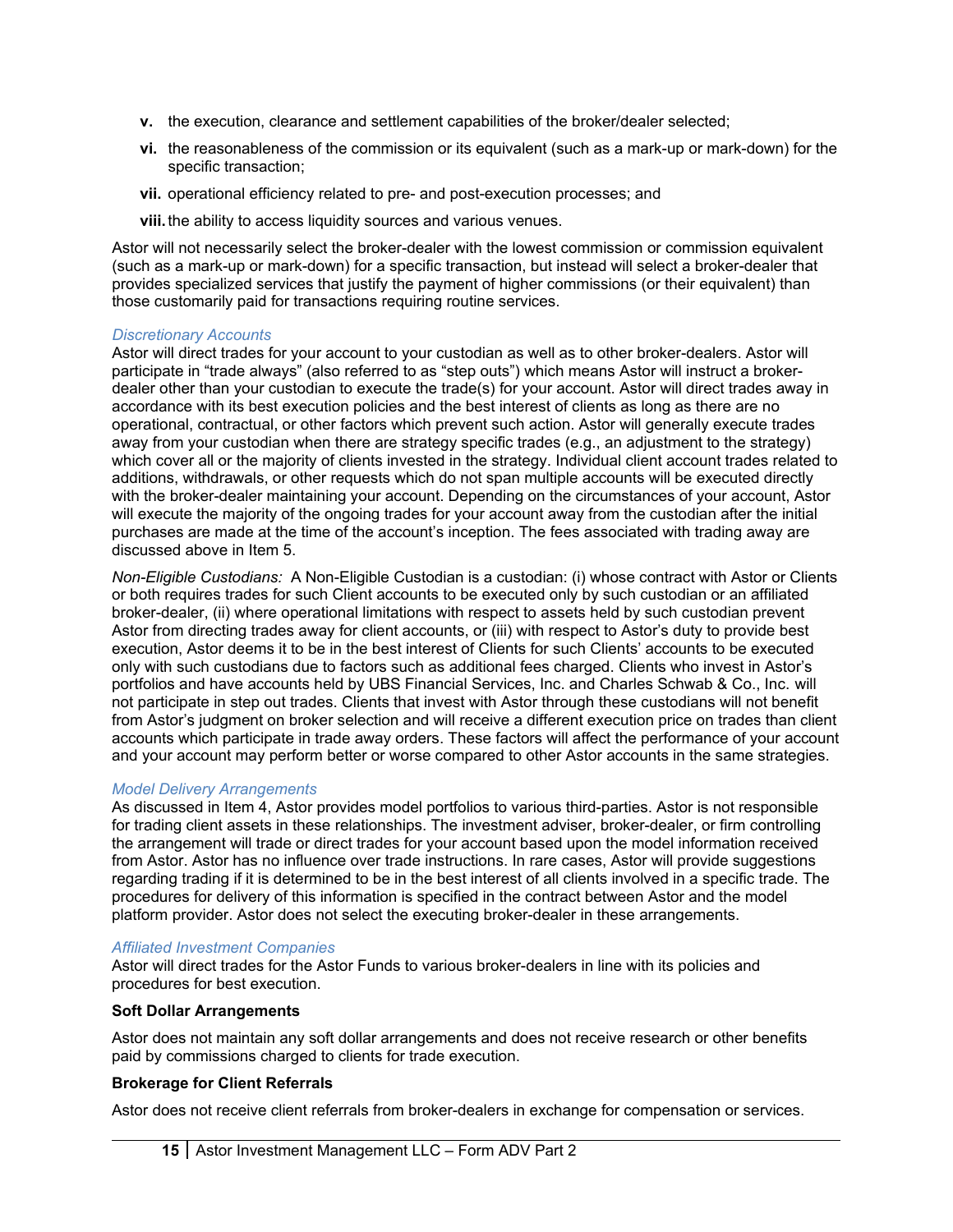#### <span id="page-15-0"></span>**Directed Brokerage**

In general, Clients cannot direct Astor to use a particular broker-dealer to execute transactions for that client's account. However, as described above, certain arrangements will require Astor to trade with a set broker-dealer.

#### <span id="page-15-1"></span>**Order Aggregation & Trade Rotation**

Astor will generally aggregate client orders at the custodial level or across multiple custodial firms in cases where two or more client accounts are transacting in the same security. Orders for the same security entered on behalf of more than one client, including the Astor Funds, will generally be aggregated subject to the aggregation being in the best interests of all participating clients. All clients participating in each aggregated (or "block" or "bunched") order shall receive the average price and if applicable, pay a pro rata portion of commissions or other trade costs. Transactions are usually aggregated to seek a more advantageous net price and/or to obtain better execution for all clients. Astor will execute transactions for client account at various points of the day as needed to fulfill client directed requests and other items which require activity. As such, Astor will at times purchase or sell the same security at different times during the day and thus, clients will receive different prices.

Astor creates trades by applying the applicable strategy model for each account and then aggregates orders accordingly. Block orders are allocated according to the individual trades generated for each account via Astor's Order Management System. As such, accounts within an aggregated order will receive a pro rata share of the aggregated order.

Astor has adopted a trade rotation policy and procedures to ensure all discretionary accounts are treated fairly when aggregated orders exist and that no one client or set of clients is continually favored. Trades of the same security and order side (i.e., buy or sell) are randomly rotated at the custodian and/or aggregated block level to ensure no one set of clients is continually favored. In the instance of a trade away block order and non-participating custodians as described above, the rotation will be among the trade away block and the non-eligible custodians.

Due to operational and contractual constraints, Astor is not able to execute trades away from certain custodians listed above. The clients of these custodians will receive different prices than the block which is traded away. Orders created within the model relationships as described in Item 4 are excluded from the trade rotation described above. Astor does not have trading authority on the associated accounts. Astor places its model portfolio relationships in a separate, randomized trade rotation which occurs after the release of execution instructions for all discretionary accounts. In rare cases, trade rotation will occur prior to the discretionary accounts if Astor determines such action is necessary to maintain best execution.

In the event of a partial fill, Astor will proportionally allocate shares across participating accounts according to the total shares which should have been purchased or sold and the amount which was actually purchased or sold.

Astor will manage accounts in the name of itself, its parent company, and other affiliated entities. In order to ensure these firm accounts are not favored over client accounts, Astor will ensure the accounts either participate in a block order where all participants receive an average price and pro rata share of the executed quantity or the accounts will trade after client orders are executed.

#### <span id="page-15-2"></span>Item 13: Review of Accounts

#### <span id="page-15-3"></span>**Review**

Astor's staff regularly reviews client accounts to ensure client assets are properly invested according to the applicable strategy, position thresholds, existence of any client-directed restrictions, and requirements of any agreement in place. In addition, the Chief Compliance Officer or a designee will conduct sample testing of client accounts on a monthly basis to ensure client accounts are being managed correctly with regards to strategy, fees, and other items.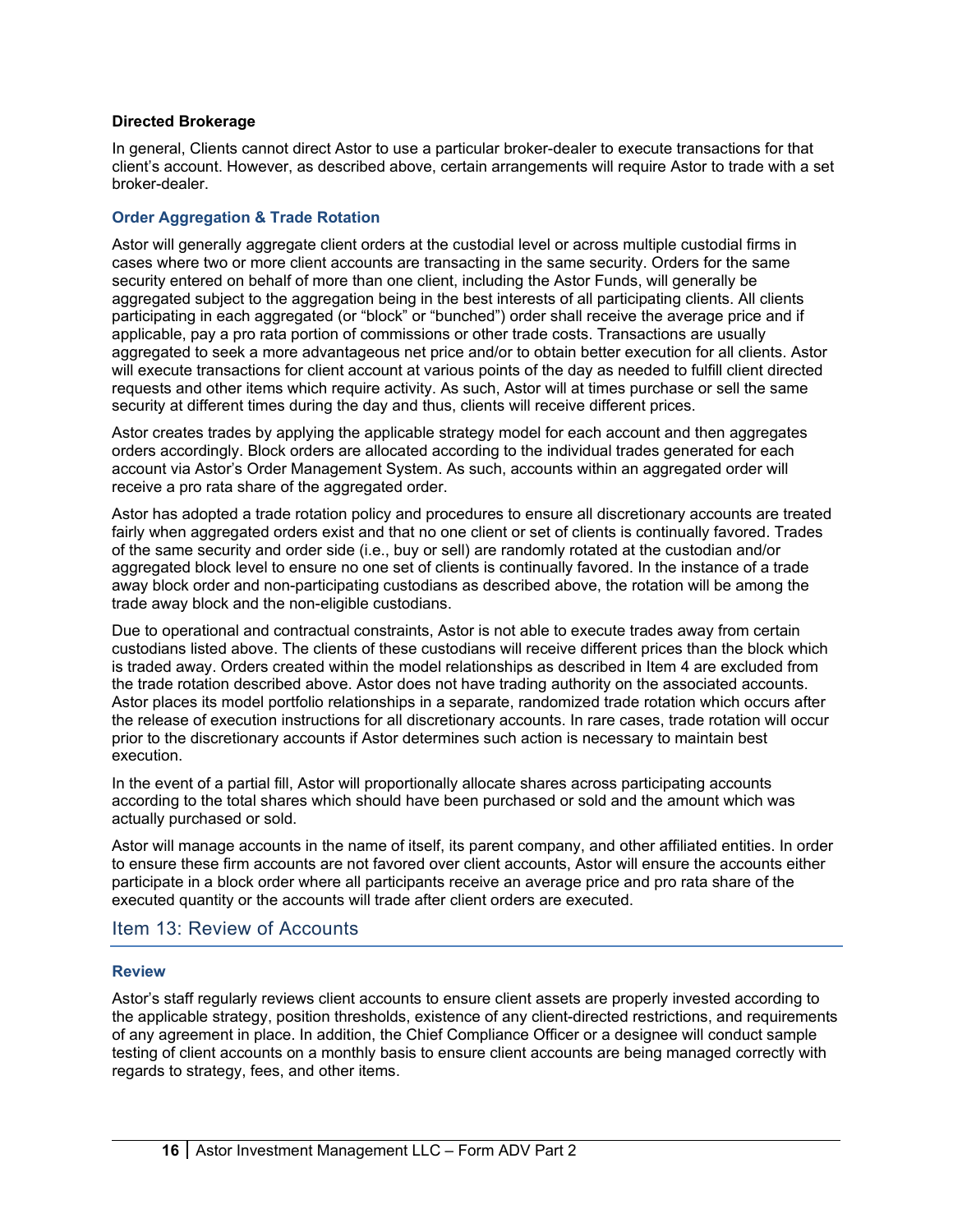#### <span id="page-16-0"></span>**Reporting**

Custodians provide clients with monthly or quarterly reports containing schedules of investments and transactional information during such time period. The frequency of such reports is dependent upon the custodian's policies and procedures. Astor does not send reports to clients.

### <span id="page-16-1"></span>Item 14: Client Referrals and Other Compensation

Astor has entered into an agreement with FLX Distribution, Inc. ("FLX") and ALPS Distributors, Inc. for client referrals and sales services. Astor pays FLX a set fee to gain access to FLX's technology and resources as well as a percentage of the management fee earned from referred accounts.

#### <span id="page-16-2"></span>Item 15: Custody

#### *Discretionary Accounts*

As described in Item 5, Astor is paid a management fee which is deducted from your account and paid to Astor by your custodian. This ability to deduct our advisory fees from your accounts results in our firm exercising limited custody over your funds or securities. We do not, however, maintain physical custody of any of your funds or securities. Your funds and securities are held with a broker-dealer or other qualified custodian. You should receive monthly or quarterly account statements from your custodian or Sponsor Firm. You should carefully review these statements upon receipt.

#### *Affiliated Investment Companies*

Astor has custody over certain accounts related to the management of the Astor Funds.

#### <span id="page-16-3"></span>Item 16: Investment Discretion

Astor provides discretionary investment management services to clients as described in Item 4. Accordingly, Astor places trades in your account without contacting you prior to each trade to obtain consent. Our discretionary authority includes the ability to:

- **i.** determine the security to buy or sell;
- **ii.** determine the amount of the security to buy or sell;
- **iii.** determine the price at which to buy or sell; and
- **iv.** determine the broker-dealer utilized to execute the transaction.

You grant Astor discretionary authority when you sign our Investment Management Agreement or through a limited power of attorney, trading authorization, or any other type of similar agreement provided by Astor, a Sponsor Firm, or any other party whereby Astor is provided the ability to directly manage the assets in your account. As noted in Item 12, certain arrangements prohibit or prevent Astor from directing trades to a broker-dealer other than the custodian for your account. In these instances, Astor still maintains the other elements of discretionary authority as listed above.

You can request reasonable restrictions for your managed account, including restrictions to prevent purchases of certain securities or types of securities. Please refer to the description in Item 4 of this Brochure for more detail. You may not direct Astor to purchase specific securities or types of securities.

### <span id="page-16-4"></span>Item 17: Voting Client Securities

Astor's Proxy Voting Policy establishes the practices by which Astor fulfills its responsibility to monitor corporate actions, receive and vote client proxies, disclose any related potential conflicts of interest, make information available to clients about the voting of proxies for their portfolio securities, and maintain relevant and required records.

Unless required by a written agreement, Astor is not required and will not take any action with regard to voting proxies for securities currently or previously held by clients in any account Astor has discretionary control over. If Astor is obligated to vote proxies for certain clients, only securities held within Astor's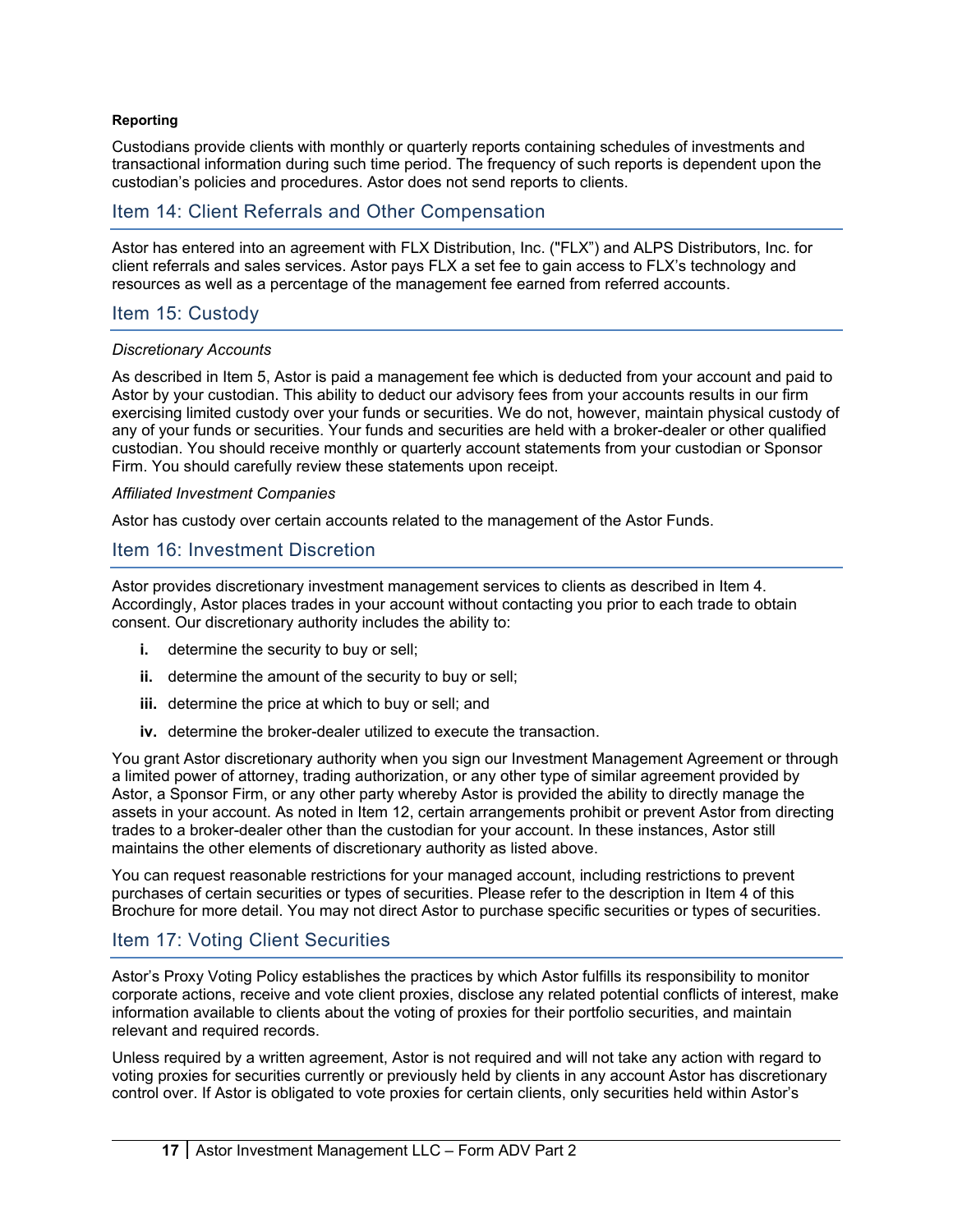strategies will be voted. All votes cast will be done in the best interest of clients and a record of the vote will be maintained by Astor according to applicable regulations. Generally, Astor will follow management recommendations unless a conflict of interest is present. Astor does not have voting authority over accounts where it does not have trading discretion such as accounts participating in Astor's strategies through a model delivery arrangement as described in Item 4 of this Brochure.

Astor serves as the investment adviser to the Astor Funds. These Funds will invest in other investment companies that are not affiliated ("Underlying Funds"). As required by the Investment Company Act of 1940, as amended (the "1940 Act"), Astor will vote all proxies received from the Underlying Funds in the same proportion that all shares of the Underlying Funds are voted (i.e. "mirror vote"), or in accordance with instructions received from fund shareholders, pursuant to Section 12(d)(1)(F) of the 1940 Act. The Chief Compliance Officer maintains a record of votes cast and any applicable information related to the voting process.

In the case of any conflict of interest that is raised by Astor's voting discretion, Astor will do one of the following, as determined by the specific situation:

- **i.** disclose the conflict to you and obtain your consent before voting;
- **ii.** suggest that you engage another party to determine how to vote; or
- **iii.** vote the proxy according to the recommendation of an independent third party, such as a proxy consultant.

You can obtain a copy of Astor's Proxy Voting Policy and a record of Astor's proxy voting record for your account, both free of charge, by calling the phone number on the cover page of this Brochure.

## <span id="page-17-0"></span>Item 18: Financial Information

We must disclose any financial condition that could impair our ability to meet our contractual obligations to you. We must also disclose if we have been the subject of any bankruptcy proceeding within the last 10 years.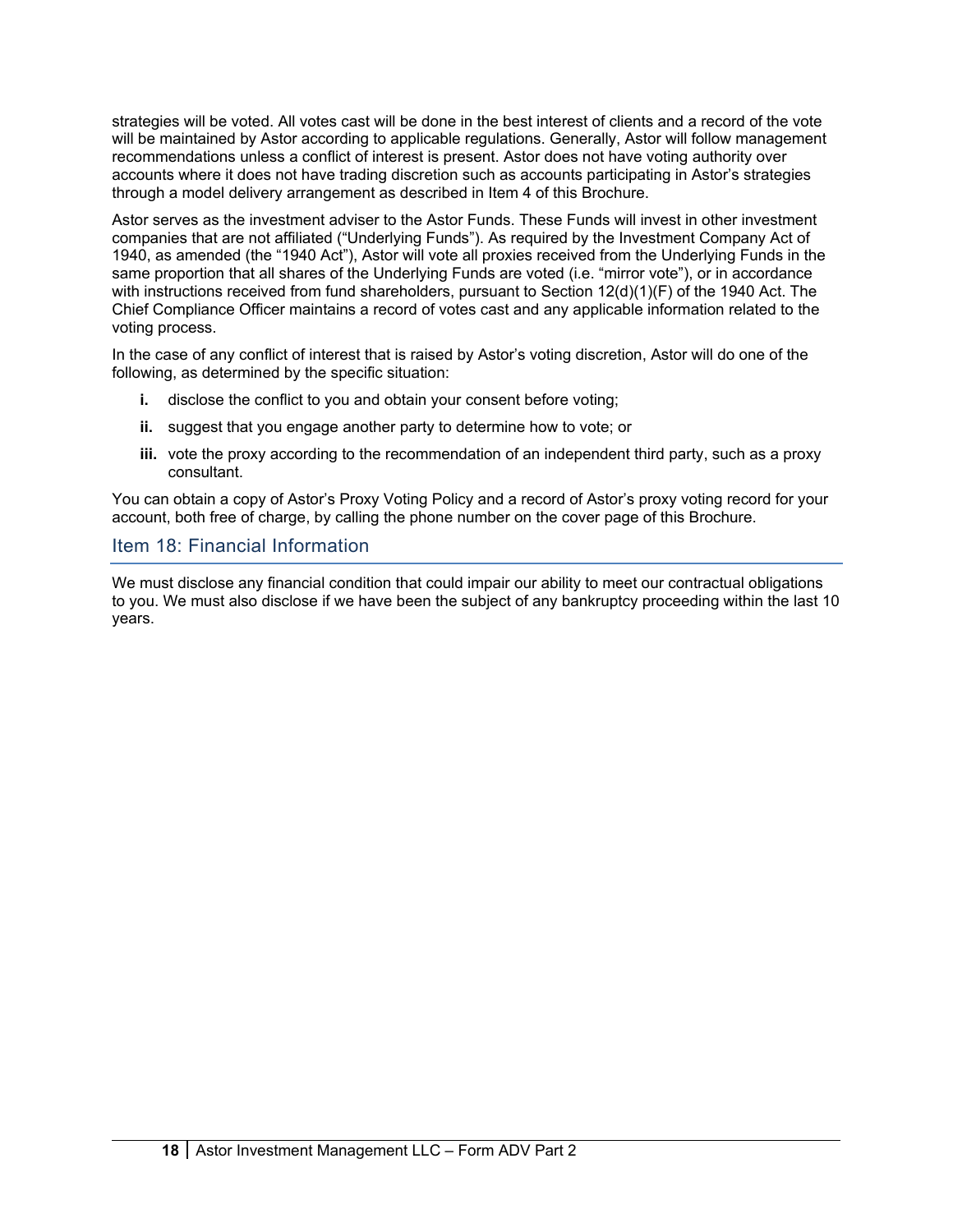# **Form ADV Part 2B – Investment Adviser Brochure Supplement**

**Astor Investment Management LLC**

Robert Stein (312) 228-5910 February 28, 2022

This brochure provides information about Robert Neil Stein that supplements Astor Investment Management LLC's Form ADV 2A Brochure. You should have received a copy of the Brochure. Please contact Brian Durbin at (312) 228-5905, or by email at [compliance@astorim.com](mailto:compliance@astorim.com) if you did not receive the Brochure or if you have any questions about the contents of this supplement.

Additional information about Robert Neil Stein is also available on the SEC's website at [www.adviserinfo.sec.gov.](http://www.adviserinfo.sec.gov/)

Astor Investment Management LLC 111 South Wacker Drive Suite 3950 Chicago, Illinois 60606 800.899.8230 Tel 312.228.5901 Fax [info@astorim.com](mailto:info@astorim.com) [www.astorim.com](http://www.astorim.com/)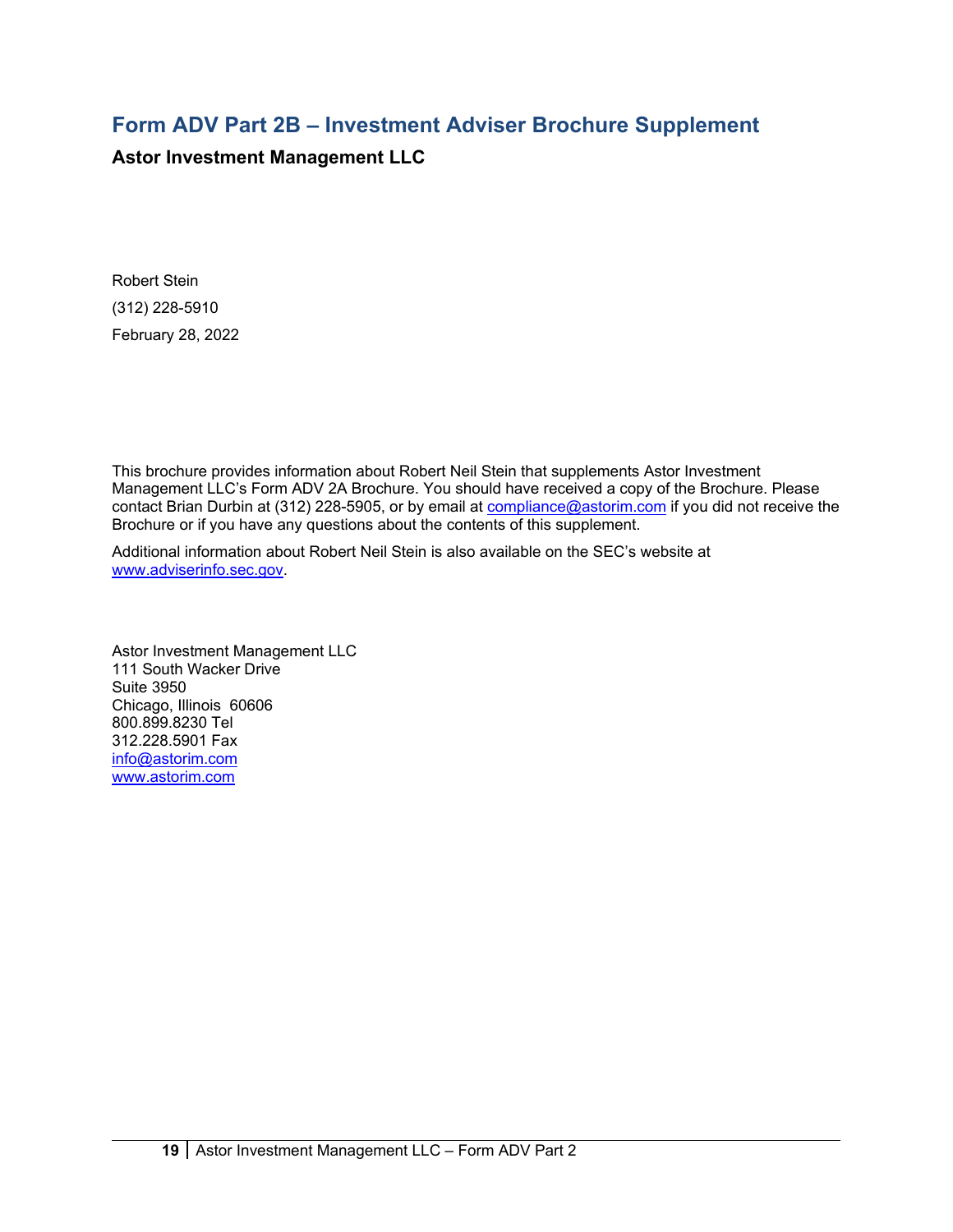# **Educational Background and Business Experience**

Robert Neil Stein Born 1962 *Business Background* Astor Investment Management LLC, Chief Executive Officer 10/2013 - Present Lakewood Investment Management LLC, Managing Partner

**Education** BA Economics – University of Michigan

## **Disciplinary Information**

There are no regulatory or legal issues to be disclosed for Robert Stein.

### **Other Business Activities**

Astor Investment Management LLC is a Commodity Pool Operator ("CPO") registered with the National Futures Association. Robert Stein is a registered Associated Person and Principal for the CPO. As a CPO, Astor advises two Commodity Pools which operate strategies separate from Astor's advisory business. A conflict of interest exists as time will be spent monitoring and managing the Commodity Pools alongside Astor's advisory services. Additionally, there is an incentive for Astor to promote the Commodity Pools as a way to diversify business channels and revenue.

## **Additional Compensation**

Robert Stein does not receive additional compensation for advisory services provided.

## **Supervision**

Robert Stein is the Chief Executive Officer and thus, is not subject to direct supervision. Brian Durbin serves as Chief Compliance Officer for all Astor employees and in that capacity regularly reviews correspondence, marketing materials, trading activities, and employee personal securities trading. Mr. Stein and Mr. Durbin can be reached at (312) 228-5910 and (312) 228-5905, respectively.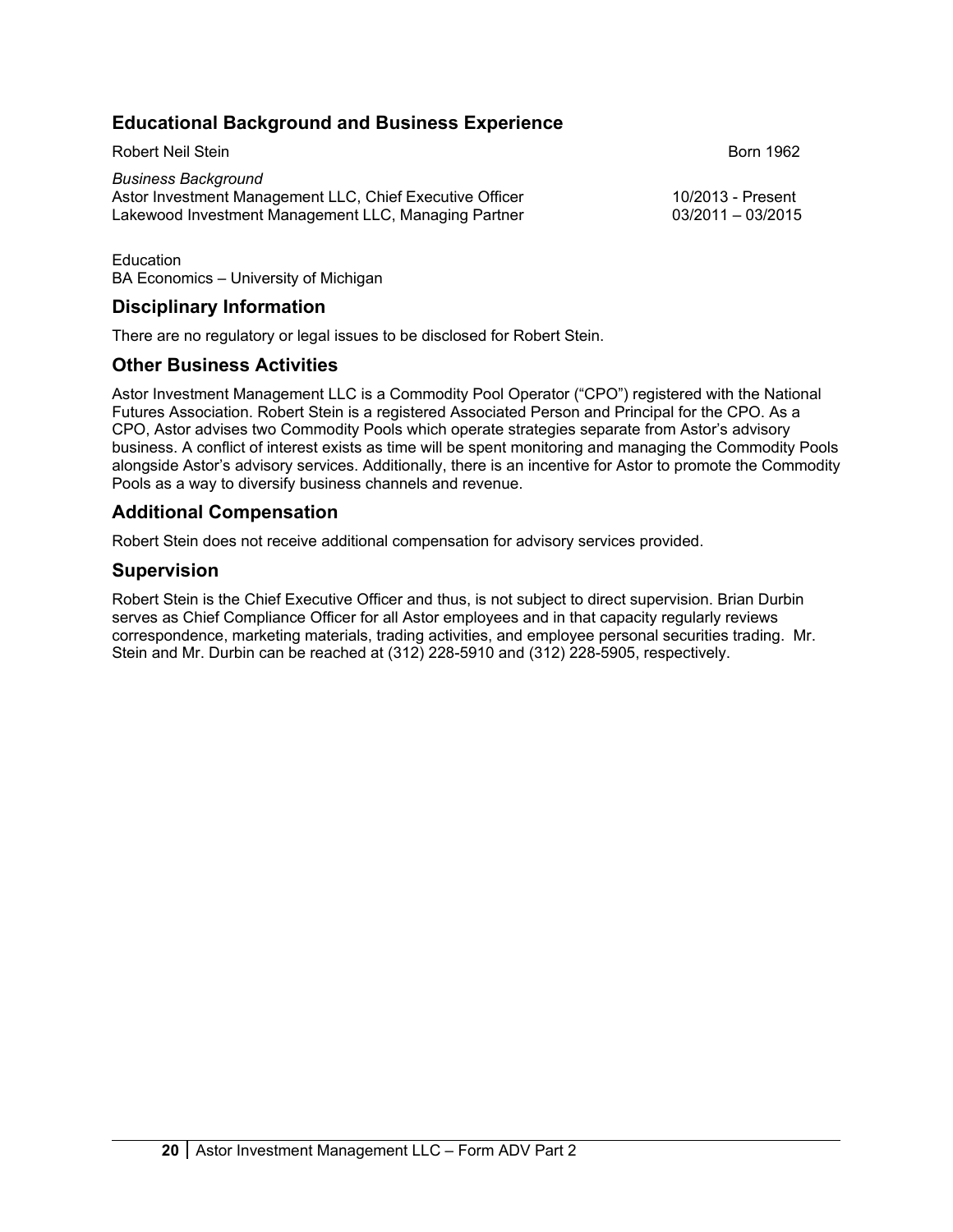# **Form ADV Part 2B – Investment Adviser Brochure Supplement**

**Astor Investment Management LLC**

Bryan Novak (312) 228-5917 February 28, 2022

This brochure provides information about Bryan Michael Novak that supplements Astor Investment Management LLC's Form ADV 2A Brochure. You should have received a copy of the Brochure. Please contact Brian Durbin at (312) 228-5905, or by email at [compliance@astorim.com](mailto:compliance@astorim.com) if you did not receive the Brochure or if you have any questions about the contents of this supplement.

Additional information about Bryan Michael Novak is also available on the SEC's website at [www.adviserinfo.sec.gov.](http://www.adviserinfo.sec.gov/)

Astor Investment Management LLC 111 South Wacker Drive Suite 3950 Chicago, Illinois 60606 800.899.8230 Tel 312.228.5901 Fax [info@astorim.com](mailto:info@astorim.com) [www.astorim.com](http://www.astorim.com/)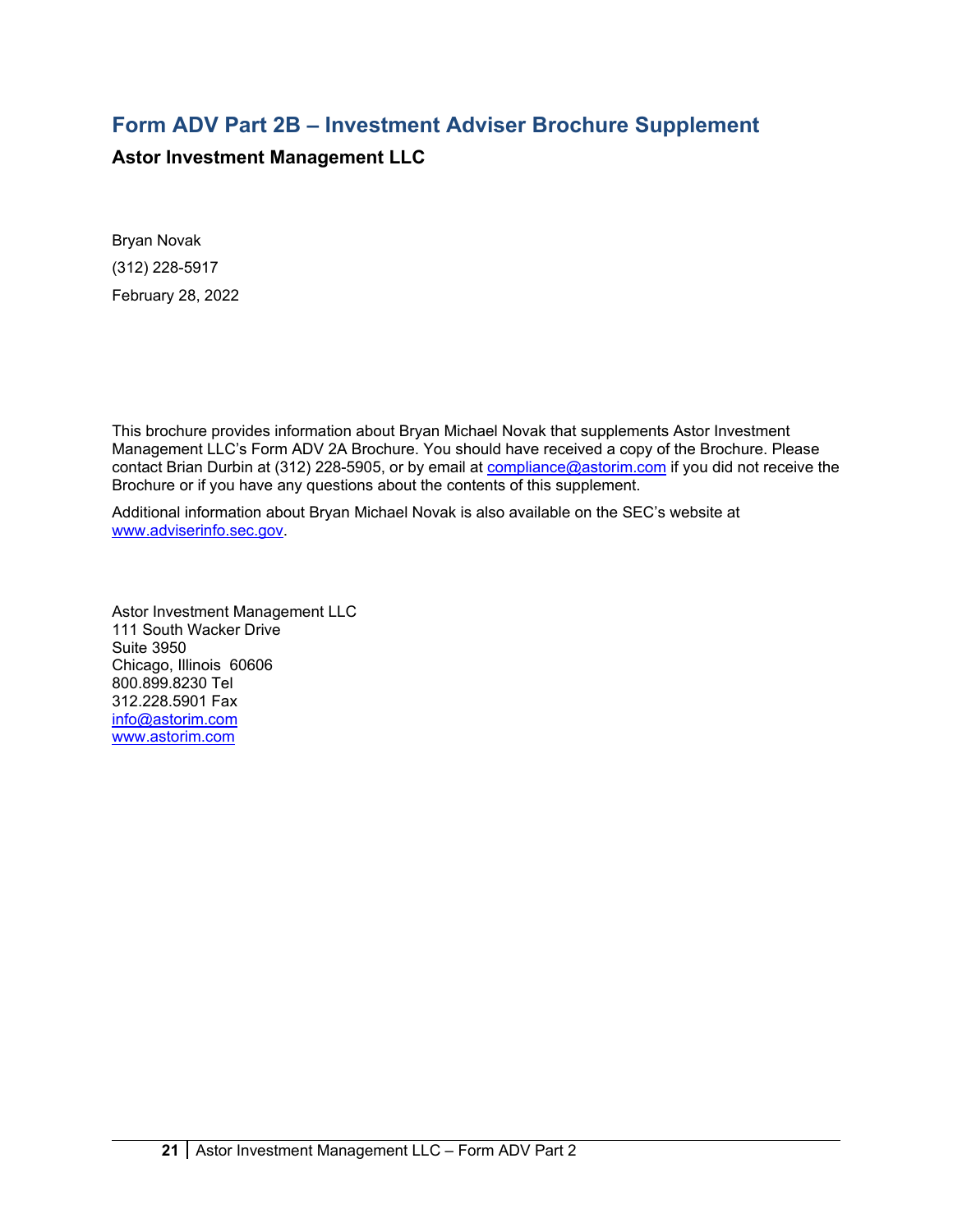# **Educational Background and Business Experience**

| Bryan Michael Novak                                                                                                                                     | <b>Born 1977</b>                       |
|---------------------------------------------------------------------------------------------------------------------------------------------------------|----------------------------------------|
| <b>Business Background</b><br>Astor Investment Management LLC, Senior Managing Director<br>Lakewood Investment Management LLC, Senior Managing Director | 12/2013 - Present<br>03/2014 - 03/2015 |
|                                                                                                                                                         |                                        |

*Education* BS Financial Management – The Ohio State University

*Certifications*

Chartered Alternative Investment Analyst

The Chartered Alternative Investment Analyst ("CAIA") designation is offered by the Chartered Alternative Investment Analyst Association to individuals working in the field of alternative investments. In order to receive the designation, candidates must pass two four-hour exams, hold a bachelor's degree or equivalent with at least one year of professional experience (or four years of experience), and abide by the policies of the Association.

# **Disciplinary Information**

There are no regulatory or legal issues to be disclosed for Bryan Novak.

# **Other Business Activities**

Astor Investment Management LLC is a Commodity Pool Operator ("CPO") registered with the National Futures Association. Bryan Novak is a registered Principal for the CPO. As a CPO, Astor advises two Commodity Pools which operate strategies separate from Astor's advisory business. A conflict of interest exists as time will be spent monitoring and managing the Commodity Pools alongside Astor's advisory services. Additionally, there is an incentive for Astor to promote the Commodity Pools as a way to diversify business channels and revenue.

# **Additional Compensation**

Bryan Novak does not receive additional compensation for advisory services provided.

# **Supervision**

Robert Stein serves as Chief Executive Officer and in that capacity supervises the activities of Bryan Novak by holding both regular and ad hoc staff and investment meetings. Brian Durbin serves as Chief Compliance Officer for all Astor employees and in that capacity regularly reviews correspondence, marketing materials, trading activities, and employee personal securities trading. Mr. Stein and Mr. Durbin can be reached at (312) 228-5910 and (312) 228-5905, respectively.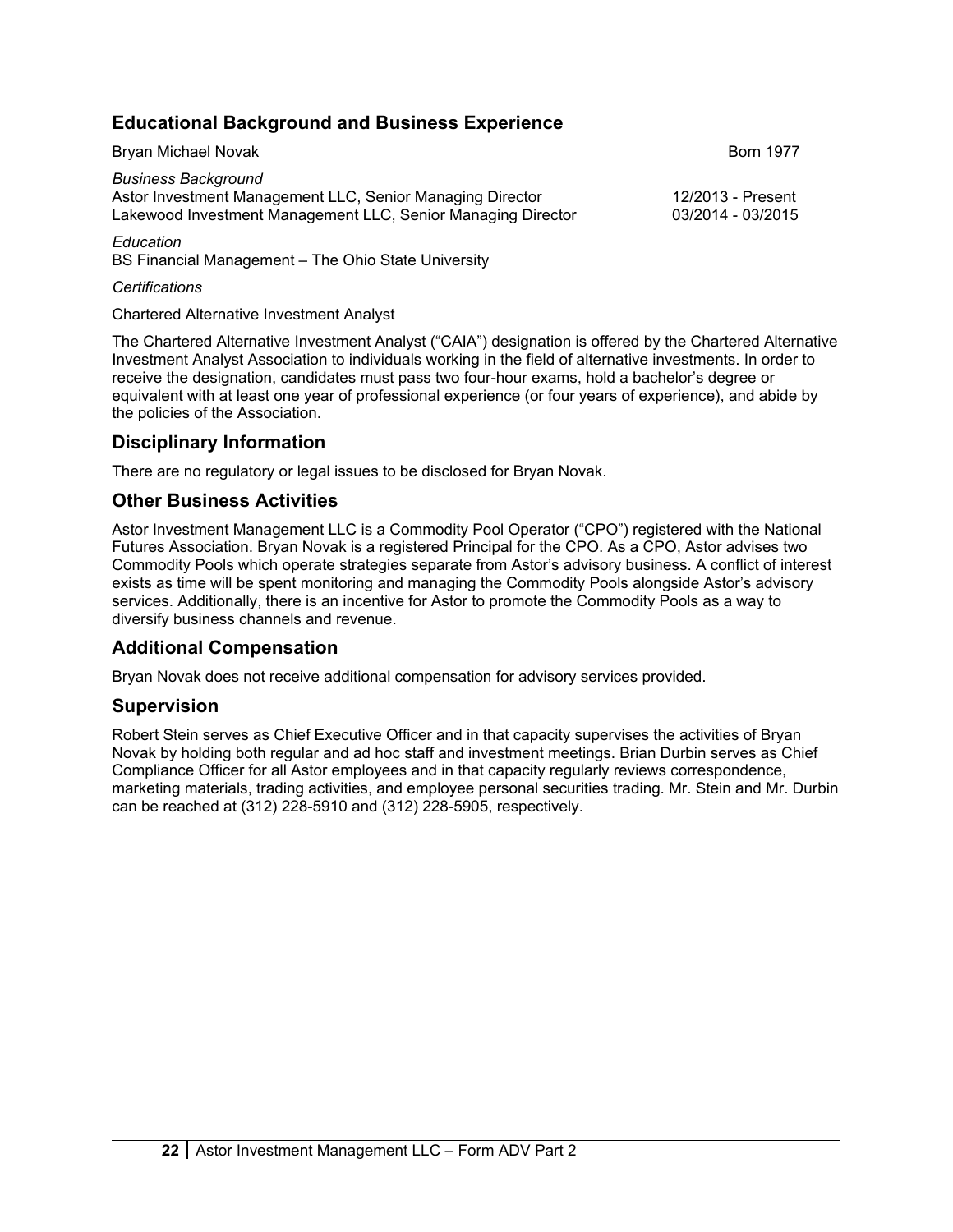# **Form ADV Part 2B – Investment Adviser Brochure Supplement**

**Astor Investment Management LLC**

John Eckstein (312) 228-5920 February 28, 2022

This brochure provides information about John Francis Eckstein that supplements Astor Investment Management LLC's Form ADV 2A Brochure. You should have received a copy of the Brochure. Please contact Brian Durbin at (312) 228-5905, or by email at [compliance@astorim.com](mailto:compliance@astorim.com) if you did not receive the Brochure or if you have any questions about the contents of this supplement.

Additional information about John Francis Eckstein is also available on the SEC's website at [www.adviserinfo.sec.gov.](http://www.adviserinfo.sec.gov/)

Astor Investment Management LLC 111 South Wacker Drive Suite 3950 Chicago, Illinois 60606 800.899.8230 Tel 312.228.5901 Fax [info@astorim.com](mailto:info@astorim.com) [www.astorim.com](http://www.astorim.com/)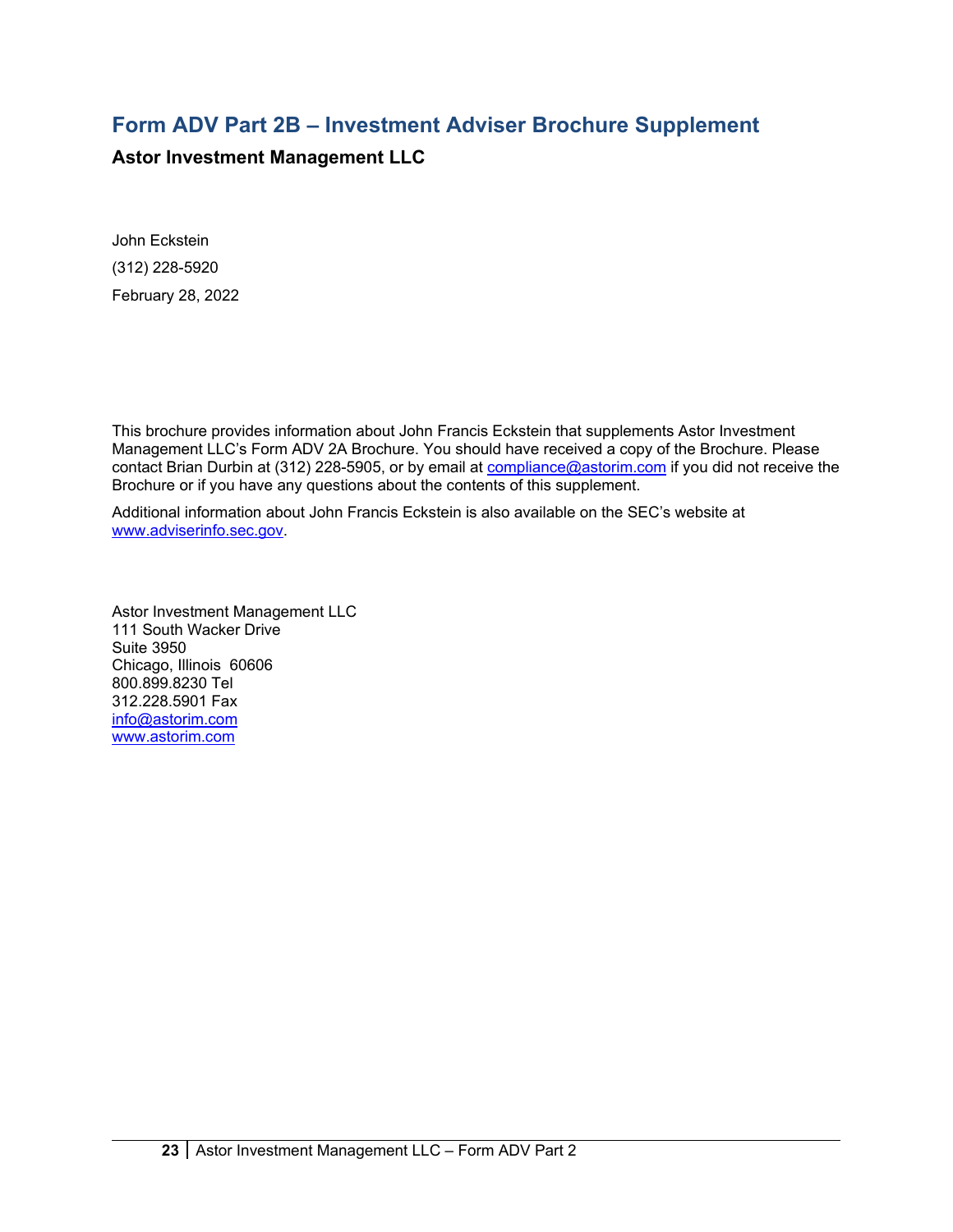# **Educational Background and Business Experience**

| John Francis Eckstein                                                                                                                                   | <b>Born 1967</b>                       |
|---------------------------------------------------------------------------------------------------------------------------------------------------------|----------------------------------------|
| <b>Business Background</b><br>Astor Investment Management LLC, Chief Investment Officer<br>Lakewood Investment Management LLC, Chief Investment Officer | 12/2013 - Present<br>03/2014 - 03/2015 |
| Education                                                                                                                                               |                                        |

BS Cognitive Science – Brown University

MA Public Administration – Columbia University

# **Disciplinary Information**

There are no regulatory or legal issues to be disclosed for John Eckstein.

# **Other Business Activities**

Astor Investment Management LLC is a Commodity Pool Operator ("CPO") registered with the National Futures Association. John Eckstein is a registered Principal for the CPO. As a CPO, Astor advises two Commodity Pools which operate strategies separate from Astor's advisory business. A conflict of interest exists as time will be spent monitoring and managing the Commodity Pools alongside Astor's advisory services. Additionally, there is an incentive for Astor to promote the Commodity Pools as a way to diversify business channels and revenue.

# **Additional Compensation**

John Eckstein does not receive additional compensation for advisory services provided.

# **Supervision**

Robert Stein serves as Chief Executive Officer and in that capacity supervises the activities of John Eckstein by holding both regular and ad hoc staff and investment meetings. Brian Durbin serves as Chief Compliance Officer for all Astor employees and in that capacity regularly reviews correspondence, marketing materials, trading activities, and employee personal securities trading. Mr. Stein and Mr. Durbin can be reached at (312) 228-5910 and (312) 228-5905, respectively.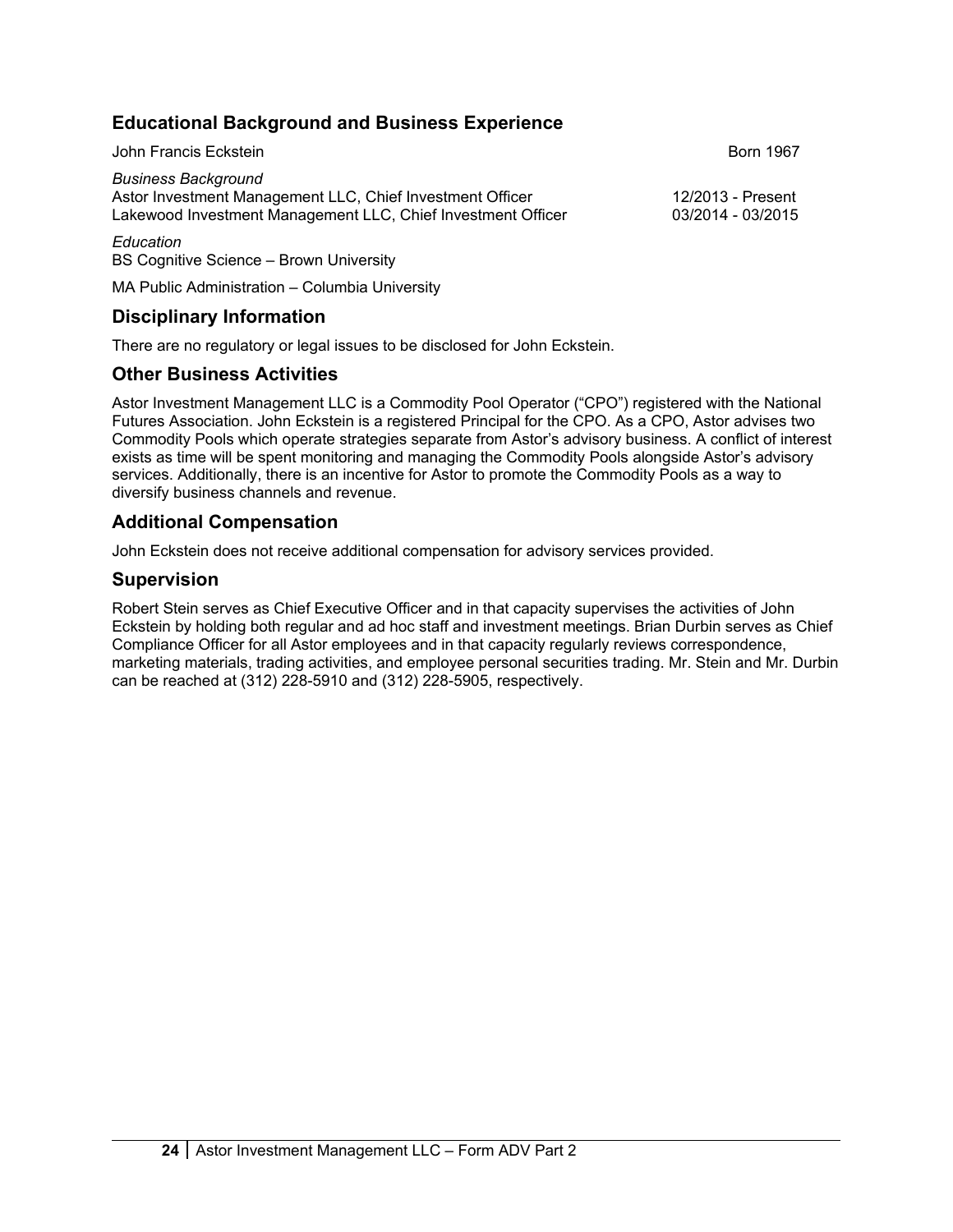# **Form ADV Part 2B – Investment Adviser Brochure Supplement**

**Astor Investment Management LLC**

Brian Durbin (312) 228-5905 February 28, 2022

This brochure provides information about Brian Thomas Durbin that supplements Astor Investment Management LLC's Form ADV 2A Brochure. You should have received a copy of the Brochure. Please contact Brian Durbin at (312) 228-5905, or by email at [compliance@astorim.com](mailto:compliance@astorim.com) if you did not receive the Brochure or if you have any questions about the contents of this supplement.

Additional information about Brian Thomas Durbin is also available on the SEC's website at [www.adviserinfo.sec.gov.](http://www.adviserinfo.sec.gov/)

Astor Investment Management LLC 111 South Wacker Drive Suite 3950 Chicago, Illinois 60606 800.899.8230 Tel 312.228.5901 Fax [info@astorim.com](mailto:info@astorim.com) [www.astorim.com](http://www.astorim.com/)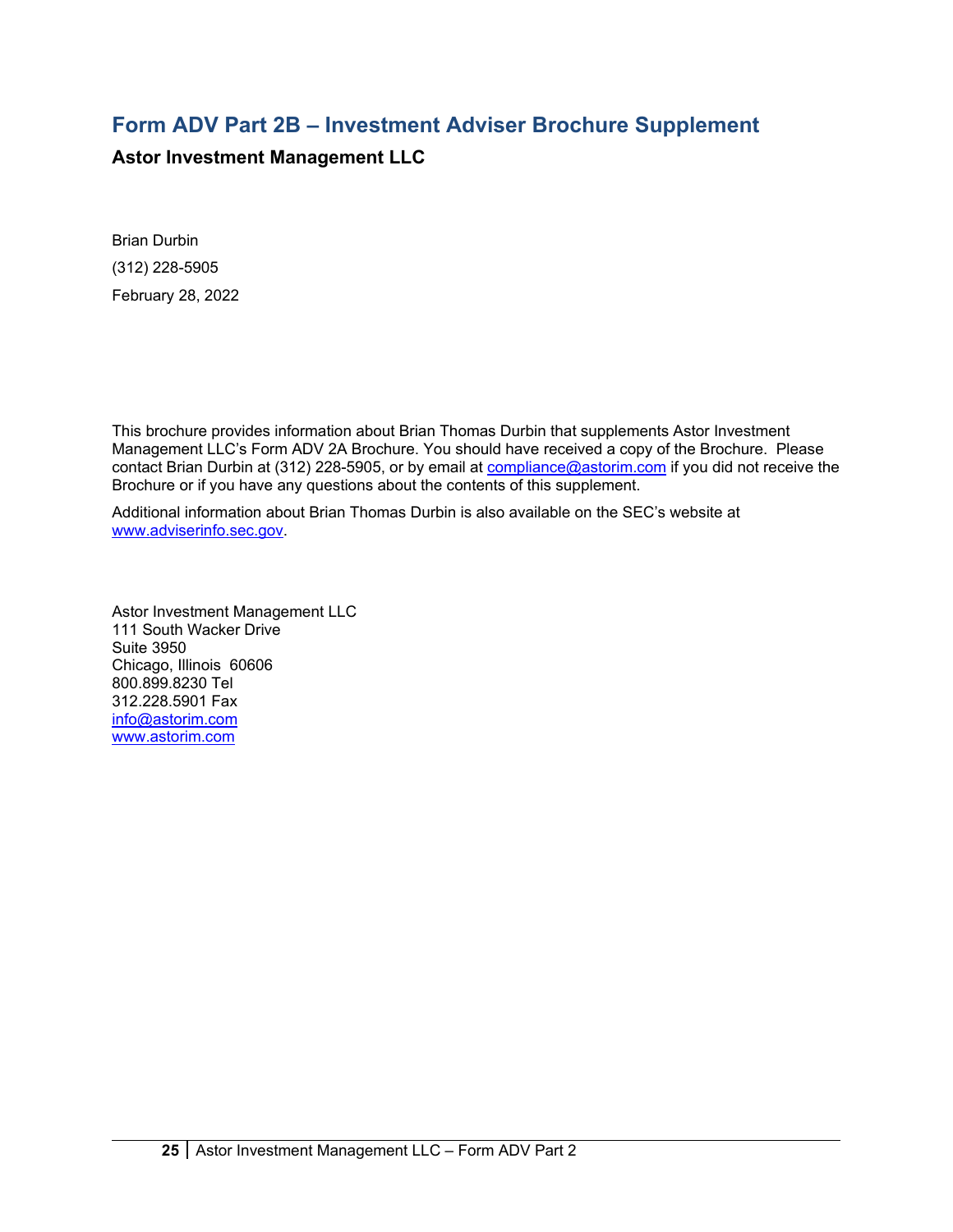# **Educational Background and Business Experience**

| <b>Brian Thomas Durbin</b>                                                                                                                                                                 | <b>Born 1986</b>                                           |
|--------------------------------------------------------------------------------------------------------------------------------------------------------------------------------------------|------------------------------------------------------------|
| <b>Business Background</b>                                                                                                                                                                 |                                                            |
| Astor Investment Management LLC, Chief Compliance Officer<br>Astor Investment Management LLC, Managing Director of Operations<br>Astor Investment Management LLC, Chief Compliance Officer | 05/2020 - Present<br>12/2014 - Present<br>12/2014 - 5/2016 |
| Education<br>BS Accountancy – University of Illinois at Urbana-Champaign                                                                                                                   |                                                            |

BS Finance – University of Illinois at Urbana-Champaign

# **Disciplinary Information**

There are no regulatory or legal issues to be disclosed for Brian Durbin.

# **Other Business Activities**

Astor Investment Management LLC is a Commodity Pool Operator ("CPO") registered with the National Futures Association. Brian Durbin is a registered Principal for the CPO. As a CPO, Astor advises two Commodity Pools which operate strategies separate from Astor's advisory business. A conflict of interests exists as time will be spent monitoring and managing the Commodity Pools alongside Astor's advisory services. Additionally, there is an incentive for Astor to promote the Commodity Pools as a way to diversify business channels and revenue.

# **Additional Compensation**

Brian Durbin does not receive additional compensation for advisory services provided.

# **Supervision**

Robert Stein serves as Chief Executive Officer and in that capacity supervises the activities of Brian Durbin holding both regular and ad hoc staff and investment meetings. Lee Oliff serves as General Counsel for Astor and in that capacity reviews the areas where Mr. Durbin cannot review himself as Chief Compliance Officer such as correspondence and personal securities trading. Mr. Stein and Mr. Oliff can be reached at (312) 228-5910 and (312) 373-6285, respectively.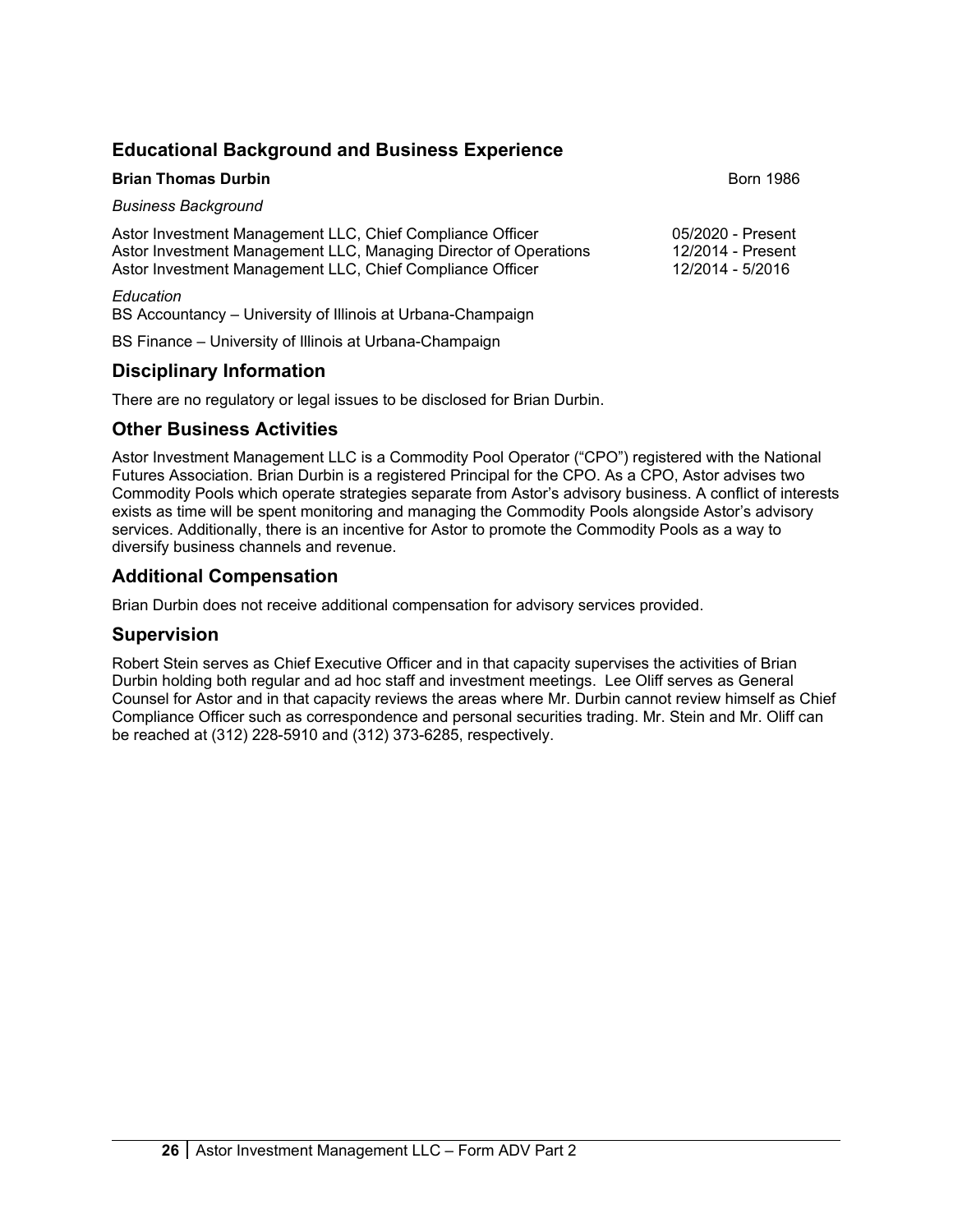# **Form ADV Part 2B – Investment Adviser Brochure Supplement**

# **Astor Investment Management LLC**

Nicholas Porter (312) 228-5914 February 28, 2022

This brochure provides information about Nicholas Porter that supplements Astor Investment Management LLC's Form ADV 2A Brochure. You should have received a copy of the Brochure. Please contact Brian Durbin at (312) 228-5905, or by email at [compliance@astorim.com](mailto:compliance@astorim.com) if you did not receive the Brochure or if you have any questions about the contents of this supplement.

Astor Investment Management LLC 111 South Wacker Drive Suite 3950 Chicago, Illinois 60606 800.899.8230 Tel 312.228.5901 Fax [info@astorim.com](mailto:info@astorim.com) [www.astorim.com](http://www.astorim.com/)